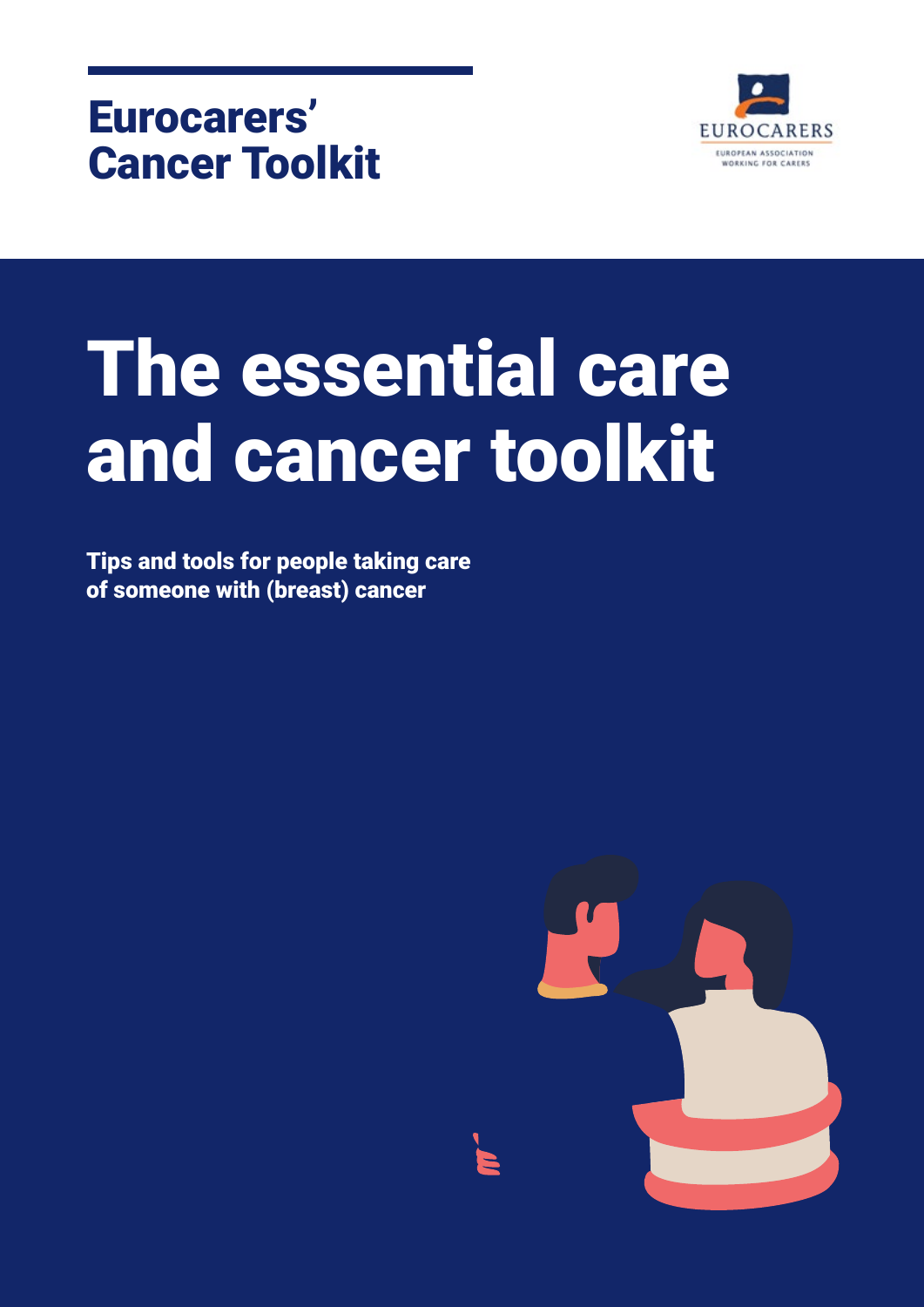

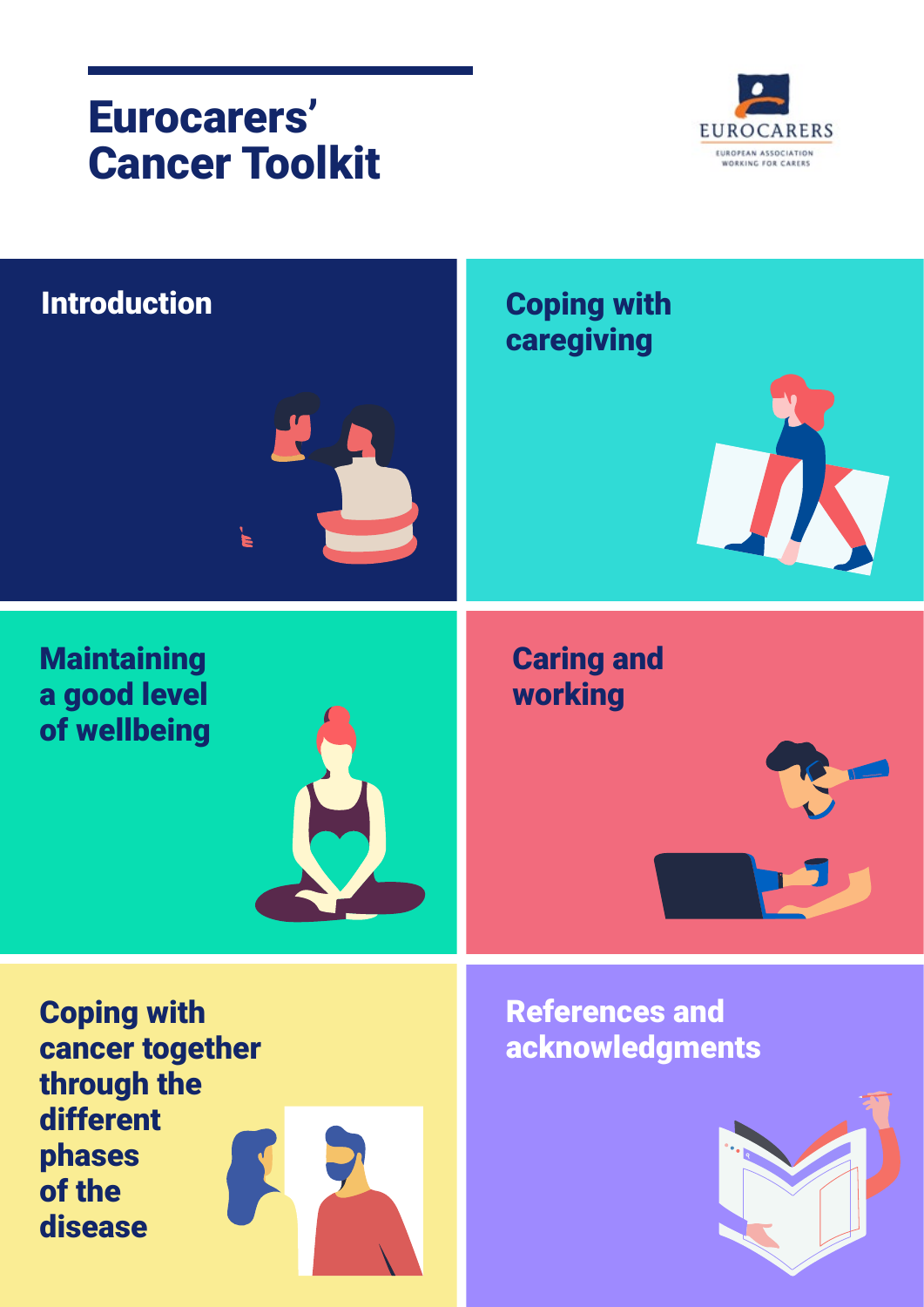Coping with caregiving

**Maintaining** a good level of wellbeing Caring and working

The different References phases of the disease

and acknow**ledaments** 

## Introduction

#### **"Diagnosis of cancer is striking and unexpected – it turns your whole life upside down."** <sup>1</sup>

If you are taking care of a relative or friend affected by cancer, you may have a lot of questions about cancer and what it means for your loved one as well as yourself. You may find it difficult to face the situation, both emotionally and practically.

No matter whether you are taking care of your relative full-time or from time to time, at a distance or in his/her presence, we have developed this 'toolkit' with you in mind. And even though it may not answer all of your questions, we hope that it will:

- **Provide you with some key information**
- **Help you to take stock of the situation**
- **Encourage you to evaluate and organise the support you may need**

As a relative of a person affected by cancer, you play a key role in her/his life.

Supporting them through this ordeal can be a personal source of satisfaction, though it also creates its own set of challenges.

People taking care of a loved one affected by a chronic disease or a disability are referred to as "informal carers". It is estimated that there are more than 100 million informal carers in Europe.

**This 'Cancer Carers' Toolkit builds on the experience and knowledge of informal carers looking after people with cancer, as well as cancer patients and health professionals throughout the European Union.** It is based on research and evidence, and is in line with the recommendations made at the EU level by the cancer community.

In addition, the Country information sheets provide details about your rights and the support available to cancer carers in a number of countries.

**"A diagnosis creates tension in the family – you need time to recuperate and think through the new roles, new perspectives, new challenges.** Furthermore, it is essential to understand the prognosis and the current stage of cancer diagnosed."

**100** million informal carers in Europe

> <sup>1</sup> All quotes gathered through a survey and interviews of informal carers of a person with cancer conducted by Eurocarers between November and December 2017.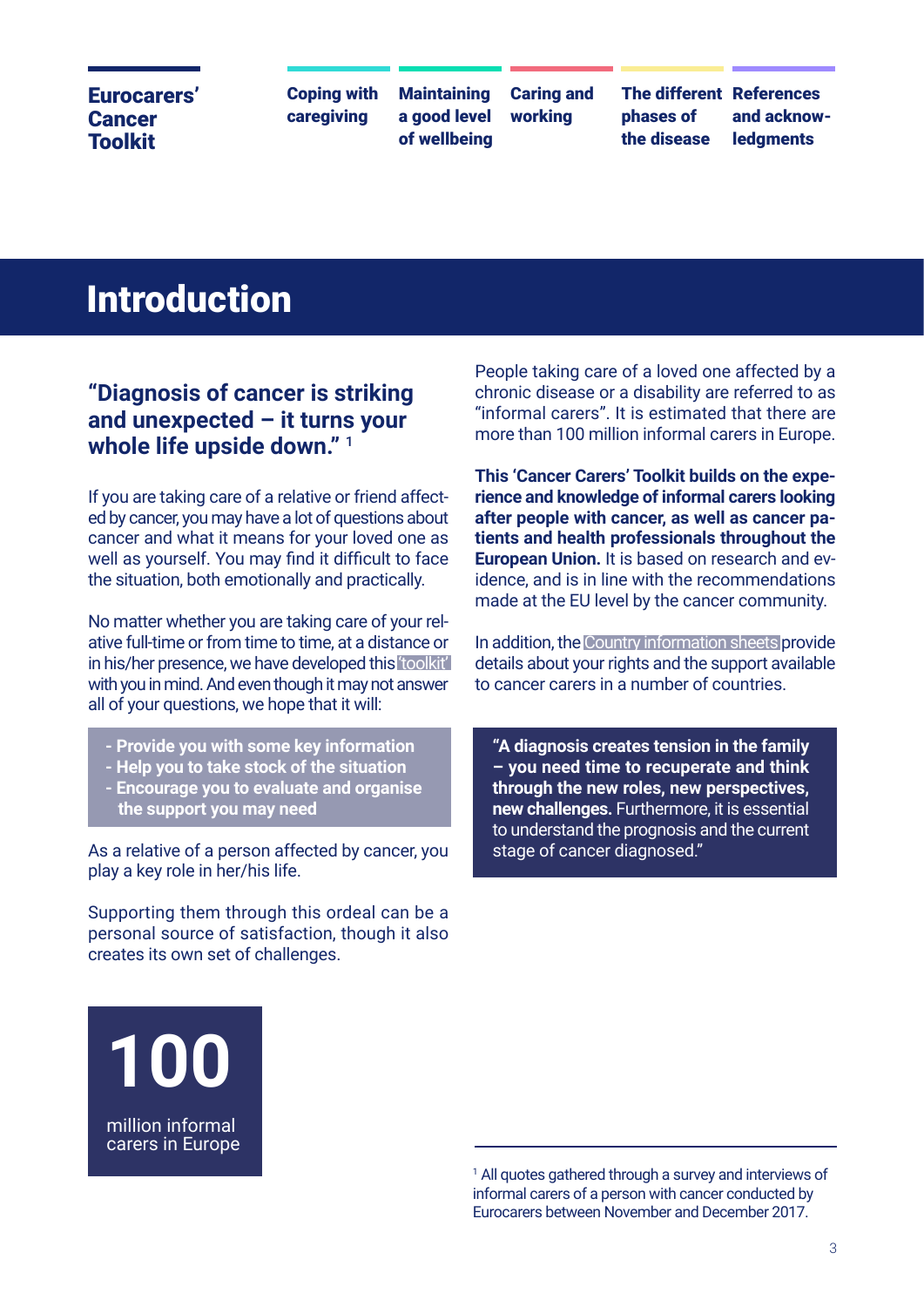Coping with caregiving

**Maintaining** a good level of wellbeing Caring and working

The different References phases of the disease

and acknowledgments

# Coping with caregiving



What is cancer?

The cancer carer's journey

The value of being a carer and living well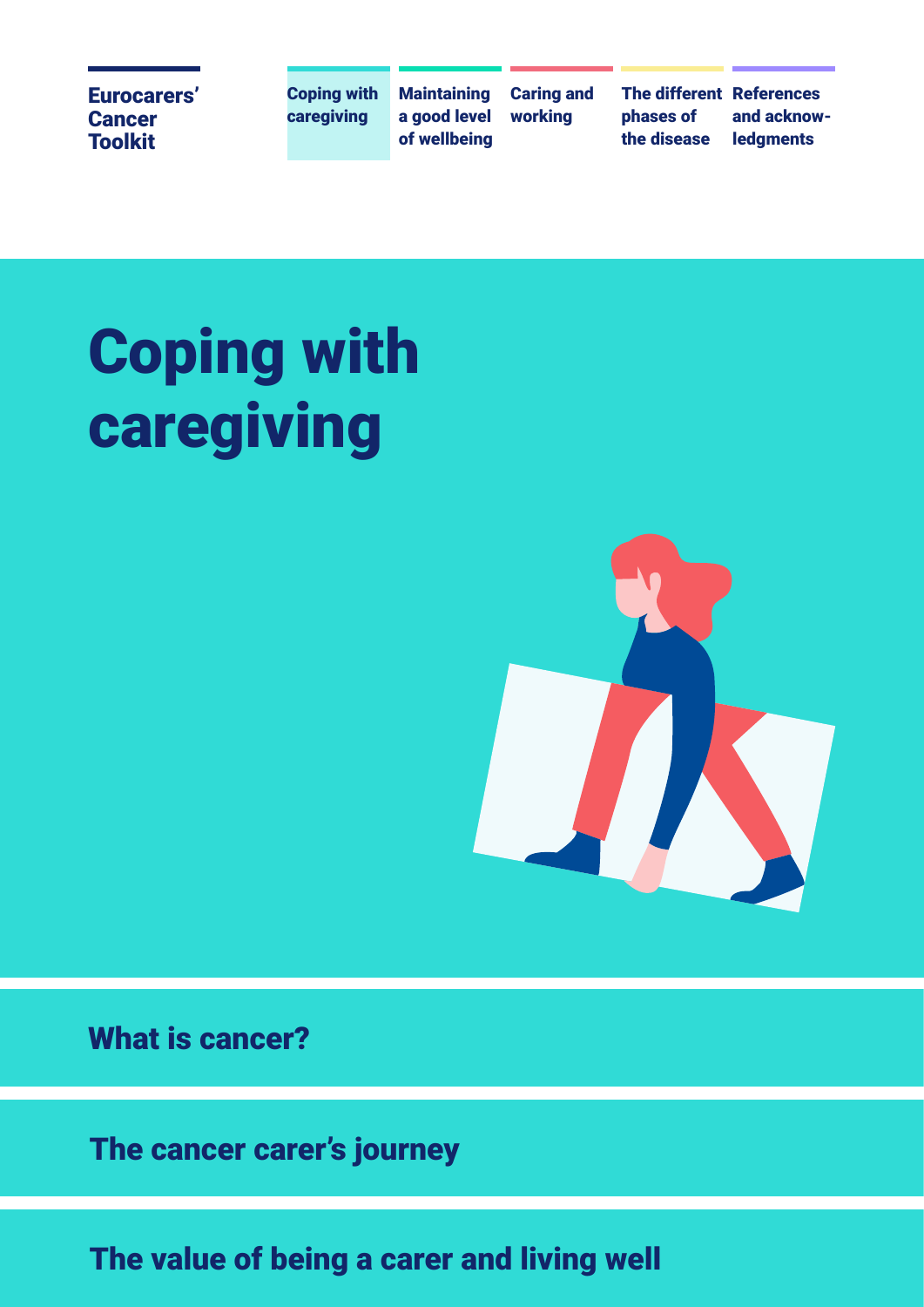Coping with caregiving

**Maintaining** a good level of wellbeing Caring and working

phases of the disease

The different References and acknow**ledaments** 

## What is cancer?

### Cancer is the name for a collection of related diseases characterized by the excessive growth of cells.

These cells grow beyond their usual boundaries; invade adjoining parts of the body, spreading to other organs. These excess cells are able to multiply without stopping and may form abnormal growths, **usually called tumours.** Other common terms are **malignant tumours and neoplasms.**  There are in fact many subtypes and each requires a specific management strategy.

### There are more than 200 different types of cancer,

affecting almost any part of the body, and each has its own name and corresponding treatment. As cancer tumours grow, some cancer cells break off and travel through the body via the blood or lymphatic system, forming new tumours in distant parts of the body away from the original tumour. This makes cancer an extremely challenging and serious illness. When this happens, it is called metastatic cancer, as the process by which cancer cells spread to other parts of the body is called **metastasis**. For many types of cancer, it is also called stage IV cancer.

### **Second** cause of death globally

### Cancer is the second leading cause of death globally and accounted for 8.8 million deaths in the world in 2015.

In the European Union, almost 1.3 million people died from cancer in 2014. This was more than one quarter (26.4 %) of the total number of deaths.

The good news is that new and innovative treatments are helping people eliminate the disease or turning the cancer into a controlled and manageable chronic disease. The reality is though that cured people as well as those with chronic cancer may require prolonged carers support just as much as those undergoing active treatment.





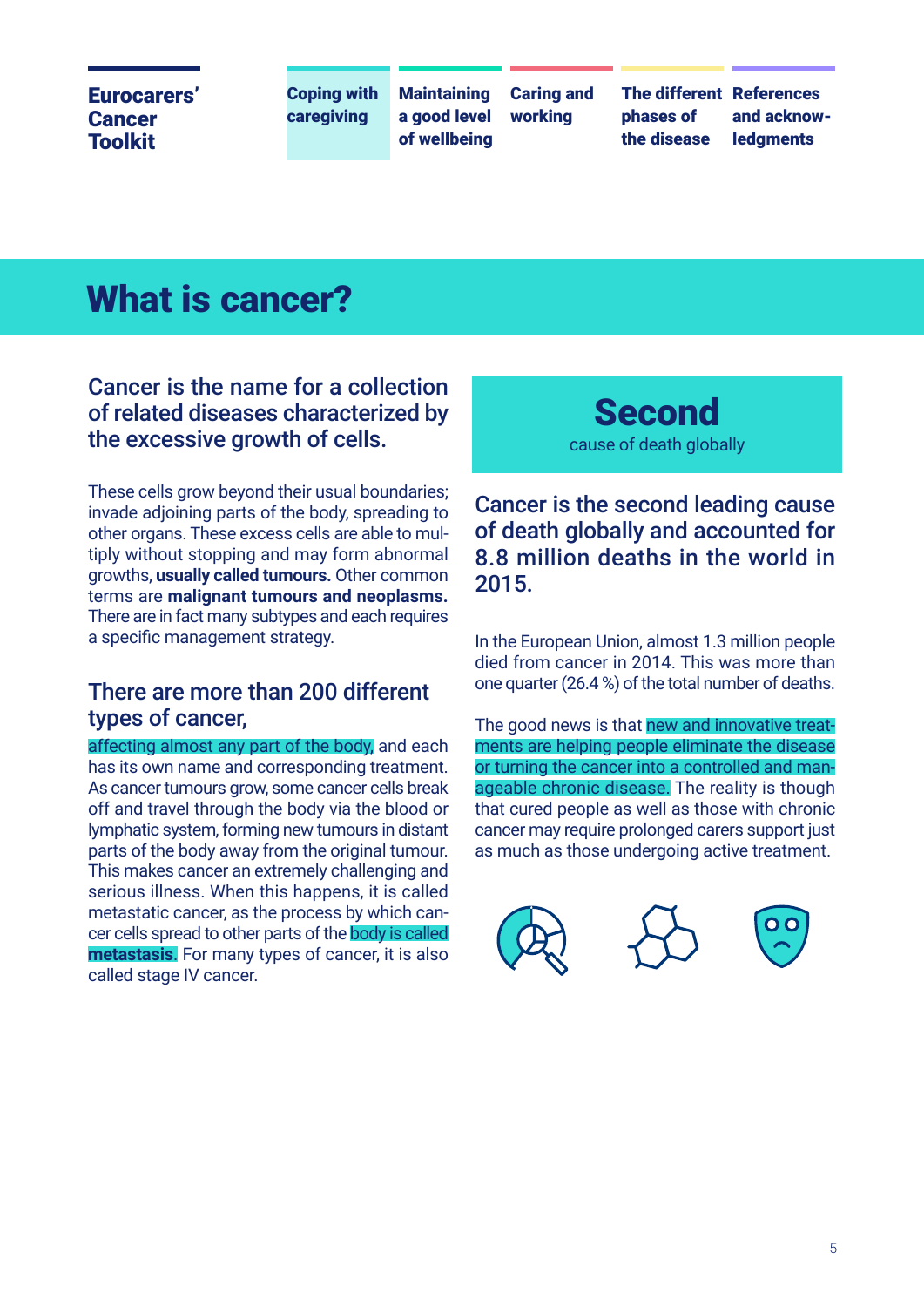Coping with caregiving

**Maintaining** a good level of wellbeing Caring and working

The different References phases of the disease

and acknow**ledaments** 

#### What is cancer?

#### **Risk factors**

A series of individual and environmental factors are highlighted by research as being associated with a higher risk of cancer. These include: tobacco, chemicals (carcinogens), obesity, infections, exposure to radiations, and autoimmune diseases.

Some dietary habits such as heavy consumption of red meat, chronic alcohol consumption, and long-term exposure to food additives are also considered as generating a higher risk of cancer. In addition, heredity can play a role.

**The prognosis** is the likely course that the cancer will take. It is determined by a number of factors, including the size, location and stage of the cancer, the type of cancer, treatment options and their effectiveness, the person's age and health status...



Prognosis and dietary habits

"Cancer is a fluctuating condition with **long treatment cycles**. So, the carer may move in and out of caring due to periods of remission, or the nature of the treatment."

#### **Understanding the main types of treatments**

The person affected by cancer may be proposed one of several of the treatments below:



Surgery involves removing all or part of the cancer with an operation. It is an important treatment for many cancers.



**Chemotherapy**

Chemotherapy uses drugs to treat many different types of cancer. It is most commonly given as an injection into a vein or as tablets or capsules.



Radiotherapy is the use of high-energy rays, usually x-rays and similar rays (such as electrons) to treat cancer.



**therapies**

Hormonal therapies work by altering the production or activity of particular hormones in the body.



#### **Hormonal**

**therapies (tartherapies)**

Targeted (biological) therapies **geted biological** interfere with the way cancer cells grow and divide.



**Stem cell and bone marrow** 

**transplants**

Stem cell and bone marrow transplants are used with highdose chemotherapy to treat and control some cancers.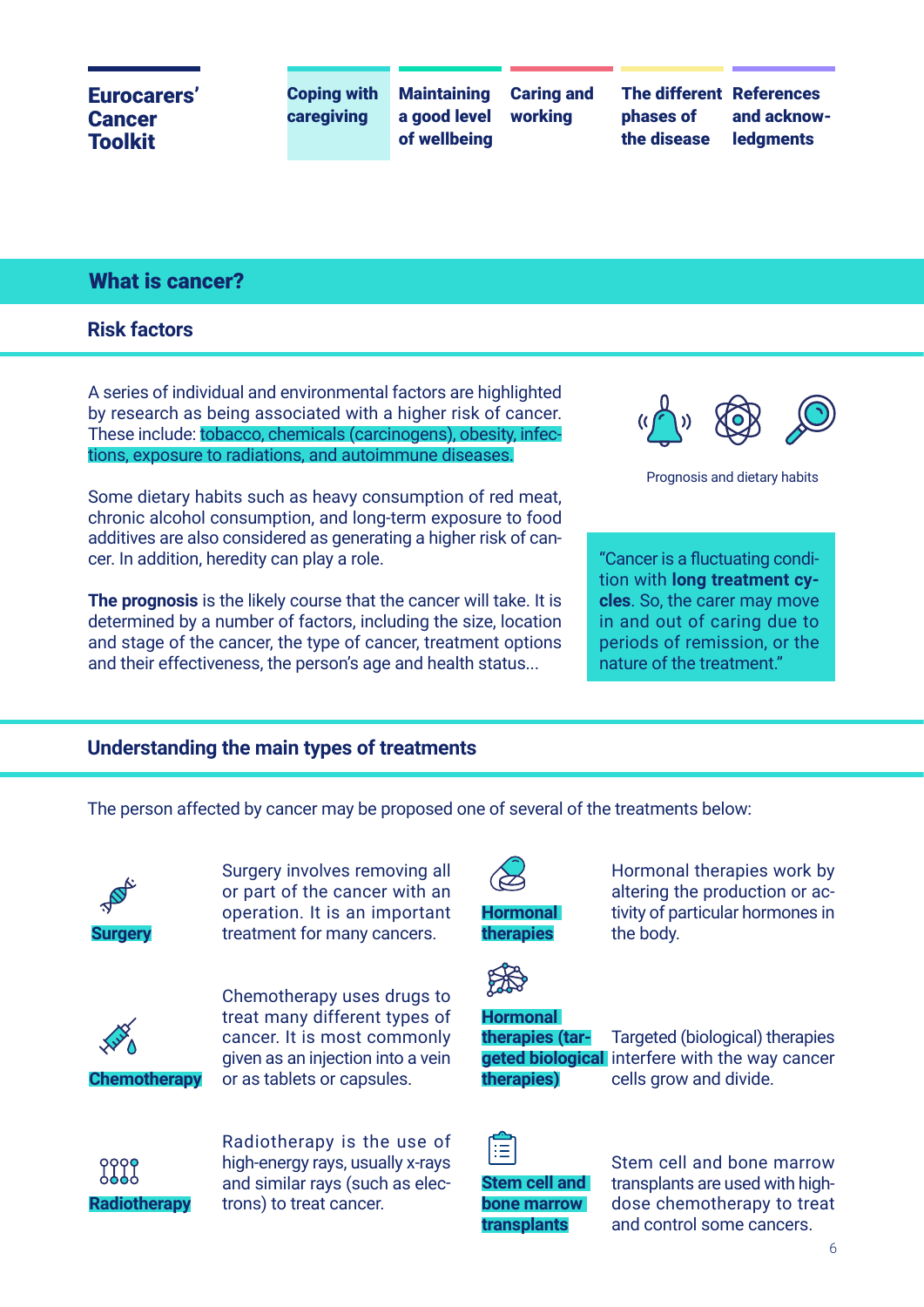### Cancer **Toolkit**

Coping with caregiving

**Maintaining** a good level of wellbeing Caring and working

The different References phases of the disease

and acknow**ledaments** 

#### What is cancer?

#### **Curative therapies / palliative and supportive care**

The majority of people with cancer receive chemotherapy as well as surgery or radiation therapy. The aim for curative therapies is to eliminate all cancerous cells and "cure the cancer," resulting in "complete remission." Complete remission means that tests, physical exams, and scans show that all signs of your cancer have disappeared. Depending on tumour characteristics, treatment goals can also include controlling the disease rather than curing it. **Eurocarers'** Coping wi<br> **Cancer**<br> **Cancer**<br> **Cancer**<br> **Cancer**<br> **Cancer**<br> **Cancer**<br> **Cancer**<br> **Cancer**<br> **Cancer**<br> **Cancer**<br> **Cancer**<br> **Cancer**<br> **Cancer**<br> **Cancer**<br> **Cancer**<br> **Cancer**<br> **Cancer**<br> **Cancer**<br> **Cancer**<br> **Cance** 

Palliative care is for people living with a **terminal illness** where a cure is no longer possible. It may also be used for people who have a complex illness and need their symptoms controlled. Although these patients usually have an advanced, progressive condition, this isn't always the case. Palliative care aims to improve the quality of life of these patients and their families, through the prevention and relief of pain and other problems associated with the illness.



#### **What is breast cancer?**

There are different types of breast cancer:

**Ductal carcinoma in situ (DCIS)** is the earliest form of breast cancer. DCIS is when there are cancer cells in the ducts of the breast. These cells are contained (in situ) and have not yet spread into normal breast tissue. DCIS may show on a mammogram and is usually diagnosed through a breast screening.

**Lobular carcinoma in situ (LCIS)** is not breast cancer, although its name can be misleading. Changes in the cells lining the lobes show a woman has an increased risk of developing breast cancer later in life. But most women with LCIS don't get breast cancer. They do however have regular check-ups with breast examinations and mammograms.

of invasive breast cancers

**Invasive breast cancer** means the cancer cells have spread outside the lining of the ducts or lobes into the surrounding breast tissue. Most invasive breast cancers (80%) start in the ducts of the breast. About 1 in 10 invasive breast cancers (10%) start in the lobes of the breast. This type can sometimes be difficult to diagnose on a mammogram because of the way it grows. Some women may need a magnetic resonance imaging (MRI) scan.

Uncommon types of breast cancer:

**Inflammatory breast cancer:** This is when cancer cells grow along and block the tiny channels (lymph vessels) in the skin of the breast. The breast then becomes inflamed and swollen.

**Paget's disease of the breast:** this shows as a red, scaly rash (like eczema) on the skin of the **80%** DCIS or invasive breast cancer.

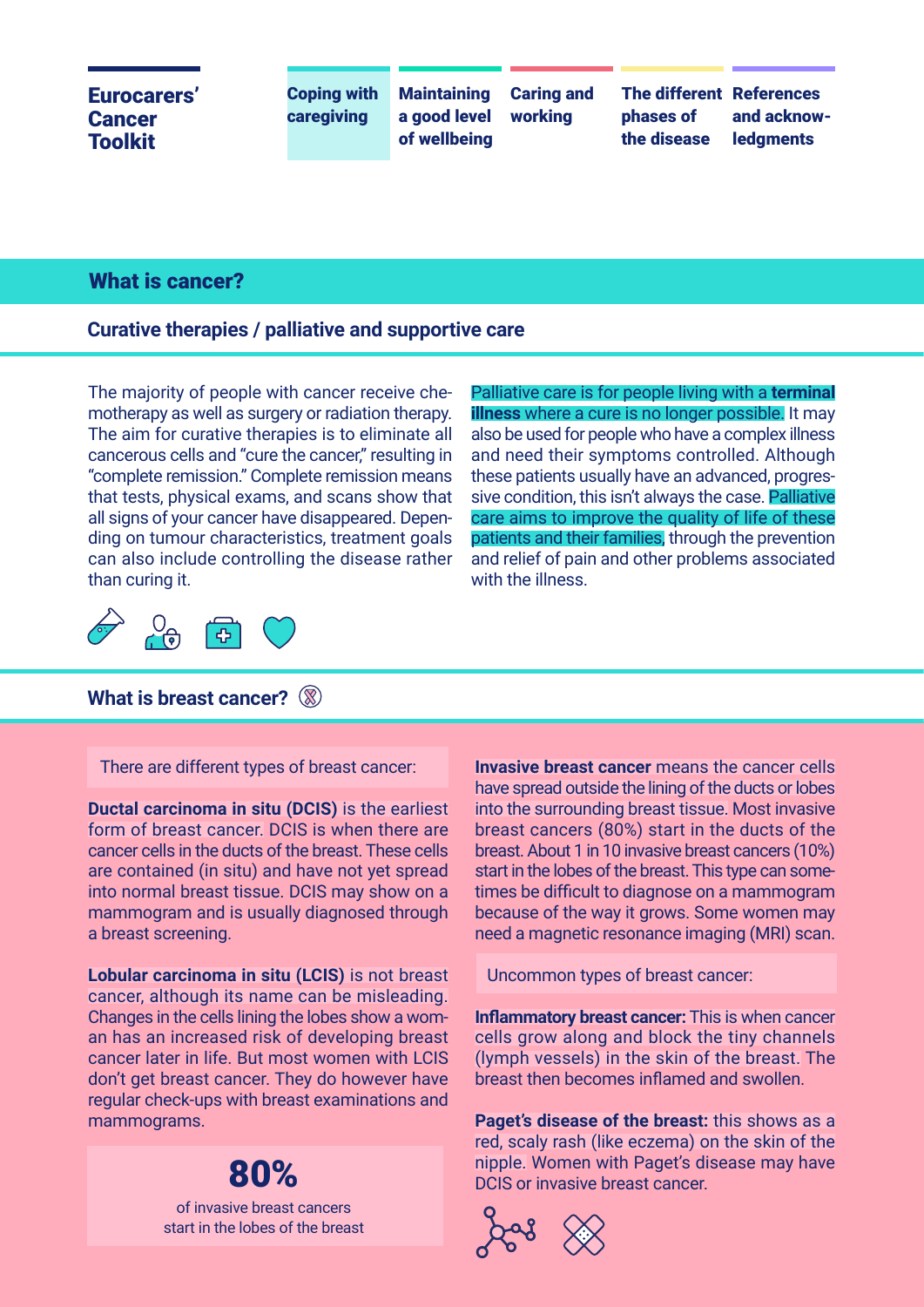Coping with caregiving

**Maintaining** a good level of wellbeing Caring and working

The different References phases of the disease

and acknow**ledaments** 

#### What is cancer?

**A widespread disease**

Though it also concerns men, breast cancer is the most common cancer in European woman. 1 in 8 women in the European Union will develop breast cancer before the age of 85. An average of 20% of breast cancer cases in Europe occur in women when they are younger than 50 years old; 37% occur between the ages of 50–64 and the remaining cases in women above this age. Breast cancer therefore affects many women during their years dedicated to working and raising a family.

It is estimated that 91,585 women died from breast cancer in 2012 in the European Union. The increasing number of breast cancer cases may be due to changes in lifestyle habits: for example a more **sedentary lifestyle, weight gain, obesity and sociological changes**, such as women having fewer children and having them later.

The prognosis is determined by a number of factors, including the size of the breast cancer, the stage of the breast cancer, the type of the breast cancer, the person's age and health status... New and innovative treatments are helping people diagnosed with breast cancer live longer than ever before. Still, breast cancer may come back or spread to other parts of the body after treatment.

You may want to know more about the disease and treatments. While many websites provide information on cancer, it is important you rely on information that is trustworthy. Check the sources of information listed in your country information sheet if available, or ask your general practitioner to direct you to information sources you can trust.

1/8 European women will develop breast cancer

> 20% Younger than 50 years old

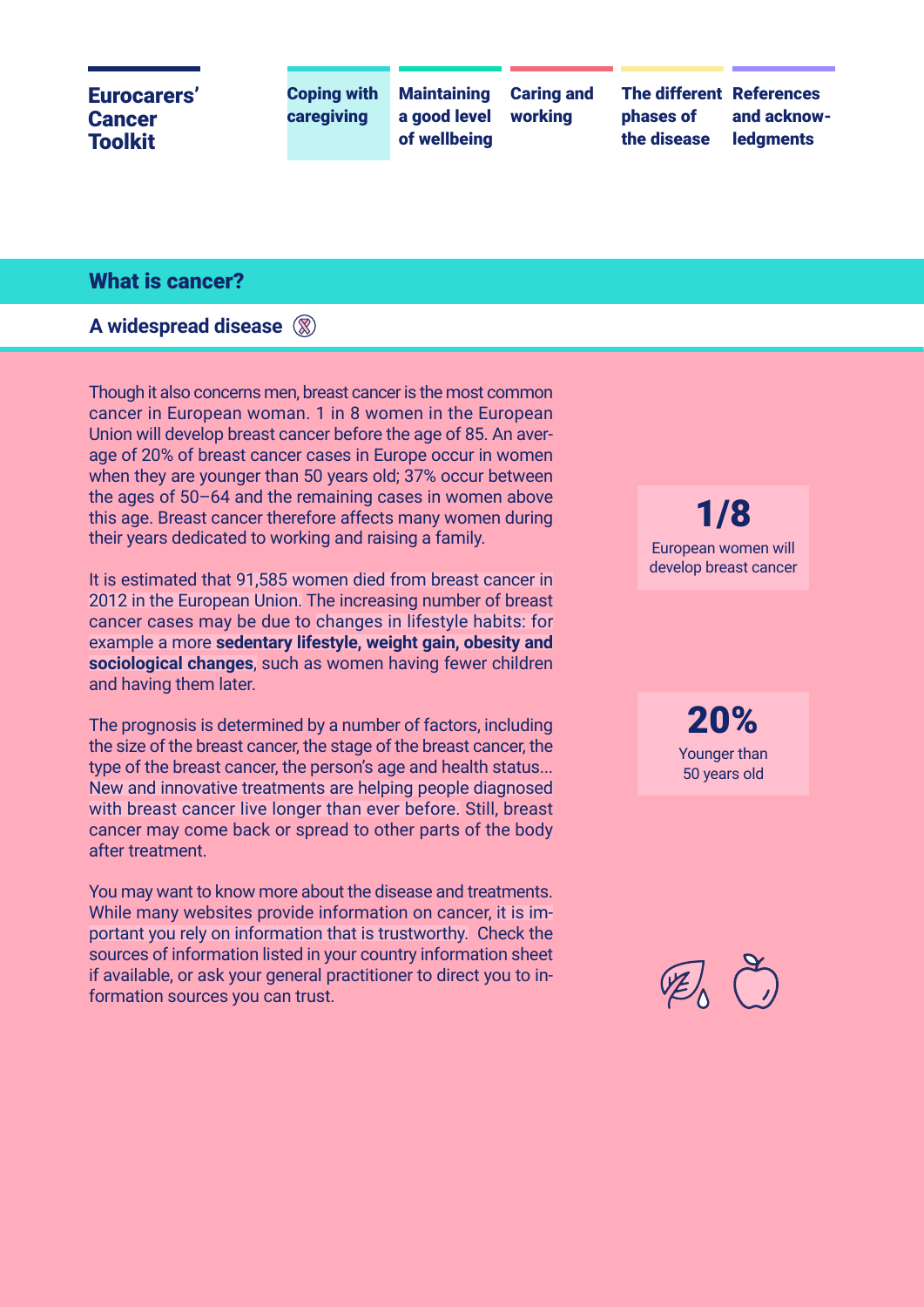Coping with caregiving

**Maintaining** a good level of wellbeing Caring and working

phases of the disease

The different References and acknow**ledaments** 

## The cancer carer's journey

*"My advice would be to be well informed in advance about what the carer's job means concretely, e.g. what are the tasks, risks and burdens. To become a carer is a serious decision. Be aware of all aspects and be ready to prevent potential difficulties."*

#### **A variety of roles**

Each situation is specific, and will depend upon the type of cancer, the prognosis, and the family situation… and in how far your loved one is prepared to speak openly about the disease and ask for help. Here, people who have been caring for someone with cancer, describe some of the roles and tasks they have typically undertaken.

First, they help the person on a daily basis as their autonomy has been reduced because of the disease. This entails helping with shopping, cooking and cleaning, dealing with administrative tasks, and also with personal care when needed.







Daily tasks **Administrative tasks** Emotional support

They also provide emotional support to the person with cancer and other relatives. Indeed, they are often the ones who have open communication with the cancer patient and other family members, relatives and close friends about the cancer diagnosis and prognosis. When supporting a relative with cancer, they engage with health and care professionals and are involved in discussions regarding treatment options.

In case of at-home treatment, they may ensure the coordination of health and care interventions, facilitate the person's adherence to treatment (for example making sure he/she goes to his/her medical appointments, takes his/her medicine, as well as carrying various healthcare tasks such as giving injections, changing dressings, and helping manage the side-effects of treatment.

"I have been a link between the outer world and the patient, (…) explained treatment and prognosis details where there was no time for it from a professional, participated in running the household and activities."

Supporting a person with cancer may also involve contributing or helping to manage the financial costs linked to the illness and its treatment, and planning for the future caring situation**.**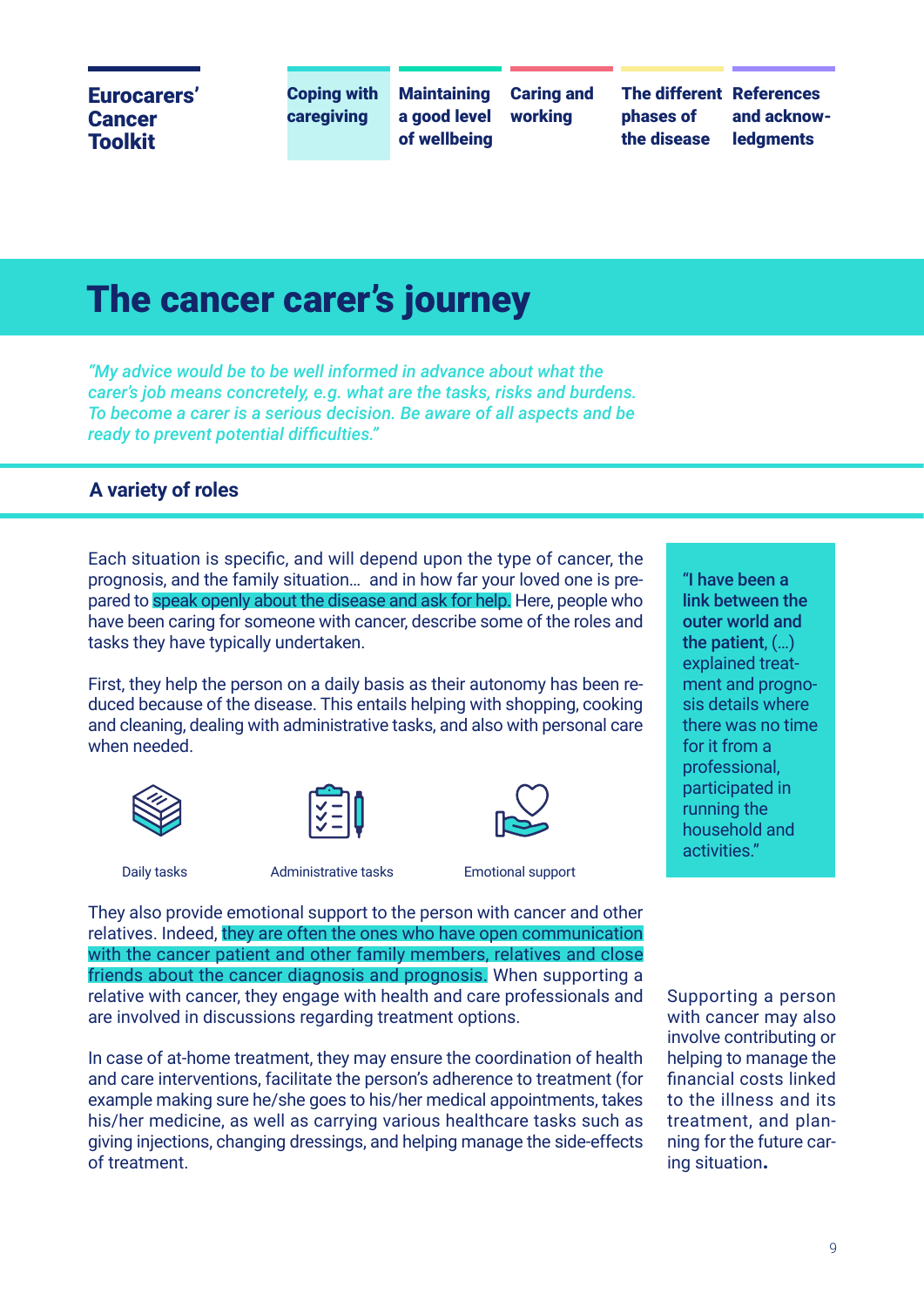Coping with caregiving

**Maintaining** a good level of wellbeing Caring and working

The different References phases of the disease

and acknow**ledaments** 

#### The cancer carer's journey

**Facing stigma**

"The disease still represents a certain barrier to healthy active people."

People taking care of a person with cancer are sometimes confronted with negative attitudes towards cancer, or experience discrimination in their social life or work place. Such attitudes mainly come from a lack of information and knowledge about cancer and the role of carers.

When it comes to **Breast Cancer**, people may have false understanding and think it is now easily curable, and therefore underestimate the burden of treatment, as well as the threat to life and the tiredness or fatigue that may be associated with the diagnosis itself and the subsequent treatment. Such views may also be true for other family members, friends and employers.

**Evaluate what support you need and find ways of putting it in place**

**"Ask for help from other carers, professionals, family and friends. We usually underestimate the level of help family and friends are willing to provide."**

 $\widehat{\mathbb{X}}$ 

Think about the actual needs of your loved one, and how this may evolve over time. Taking care of a person with cancer may imply various roles and tasks, some of which you may not be prepared to handle. You may feel under pressure to take this role. Caring activities may also be difficult to combine with your professional and personal responsibilities. You may think about asking support from your family, friends and neighbours, finding out about statutory support, or getting support from civil society organisations.

Naturally, children live in hope; this means that young people who take care of a relative may need particular support, allowing them to build their own life through education and social activities.



Ask for help from other carers

Be yourself.

You cannot hide the soul and the sorrow

Caring for a loved one with cancer can be overwhelming; indeed you may experience many different feelings. You may find it useful to try and talk about your feelings with the person you are taking care of, if it is relevant, and with other external persons. If you are feeling isolated, you may find support with civil society organisations helping people with cancer. This can be face to face, online or over the phone.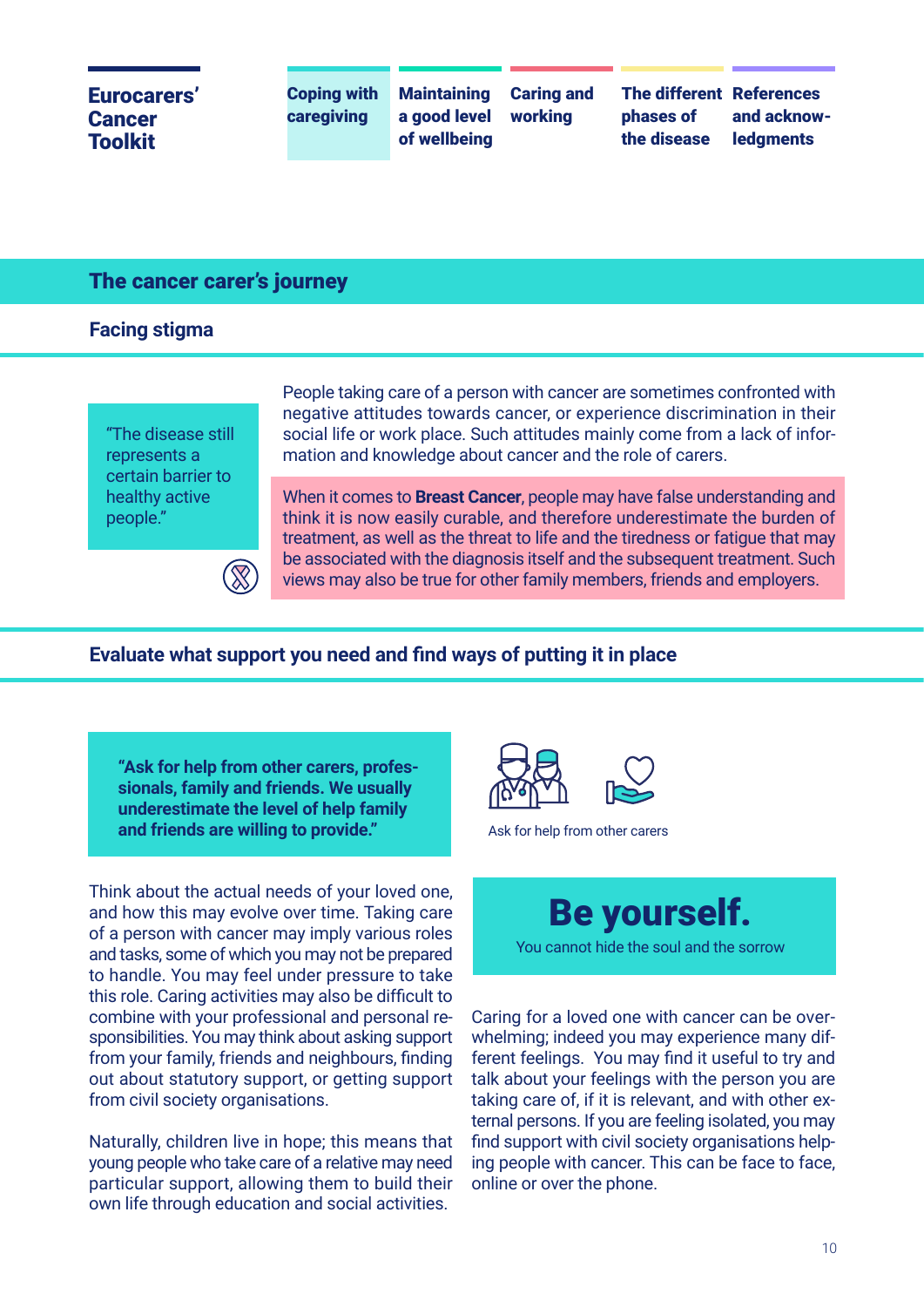Coping with caregiving

**Maintaining** a good level of wellbeing Caring and working

The different References phases of the disease

and acknow**ledaments** 

The cancer carer's journey

**"The whole family was affected when my husband had cancer, but the focus was only on the patient."**

When cancer affects one member of a family, the whole family is impacted. Emotional support may therefore be needed for all members of the family.





Cancer organisations

#### **Deal with uncertainty**

Managing these different roles is made all the more difficult by the changing nature of the disease as well as of the needs of the person, particularly as they may go back and forth between treatments, periods of recovery, and ups and downs. Uncertainty about the situation of the person with cancer may last several years, therefore it is important to mind your own needs and projects as much as possible. Besides all else, they are a source of energy, diversion, social and financial support.



Ups and downs



Diversion and support

**"My advice would be not to put too many things in your life on hold, despite the uncertainty."**

**Breast cancer**  $\mathbb{R}$ 

People affected by breast cancer are mostly women. Many are also actively raising a family or taking care of other relatives (parents, grand-children…). You may need to take over this role, or arrange for someone else to take on these responsibilities.

Try and discuss the best way to manage the patient's usual caring tasks. If you find this difficult or feel uncomfortable doing so, do not hesitate to ask for external help.





Role of carers **External help**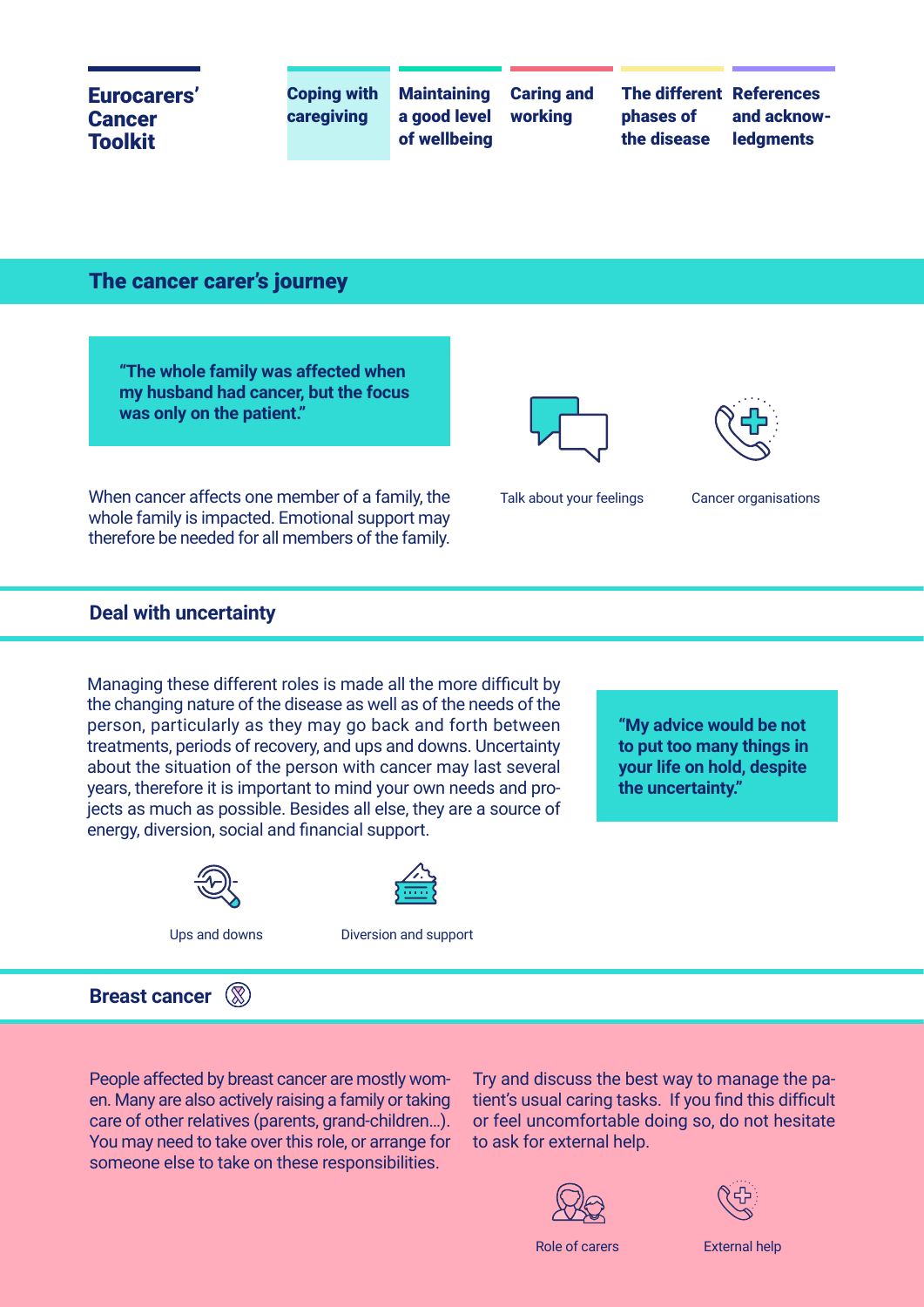Coping with caregiving

**Maintaining** a good level of wellbeing Caring and working

phases of the disease

The different References and acknow**ledaments** 

## The value of being a carer and living well

Being a carer sometimes makes it difficult to take care of yourself. Priorities will change as disease condition progresses and looking after yourself takes usually last place on a long list of heavy duties. Caring for a loved one isn't an easy task, but it is important to understand the value of being a carer and living well. Being in good psychological and physical shape helps you provide better quality care. Below you can find useful tips for looking after yourself:

During the day, find leisure time even if it is only for one hour or less and do something that you enjoy indoors or outdoors (reading a newspaper, having a relaxing bath, learning a new language, doing some exercise or relaxation, going for a walk, going shopping).

#### **"Remember this is a marathon rather than a sprint!"**



```
Do something that you enjoy
```
**Take a break**. Once a month arrange to take a day off. Arrange your break with the rest of your family, a neighbour, a friend, a care professional or an agency, in order to make sure that someone else will be there for the person you care for.

**Call a friend** or relative regularly. Try to stay in touch!

**Exercise regularly.** If you don't have much time, even 30 minutes can make a difference. If you are an internet user you can watch a video and work out at the same time.

 Try to follow a **balanced diet**. Whenever you aren't feeling well (mentally or physically), **get advice from your family doctor**. Don't let a problem grow!

**Create a support network**. Get in touch with other carers with similar difficulties, through carers or condition-specific organisations. Participate in group or individualised interventions. It can help you understand the situation and handle emotions as anxiety, depression and guilt.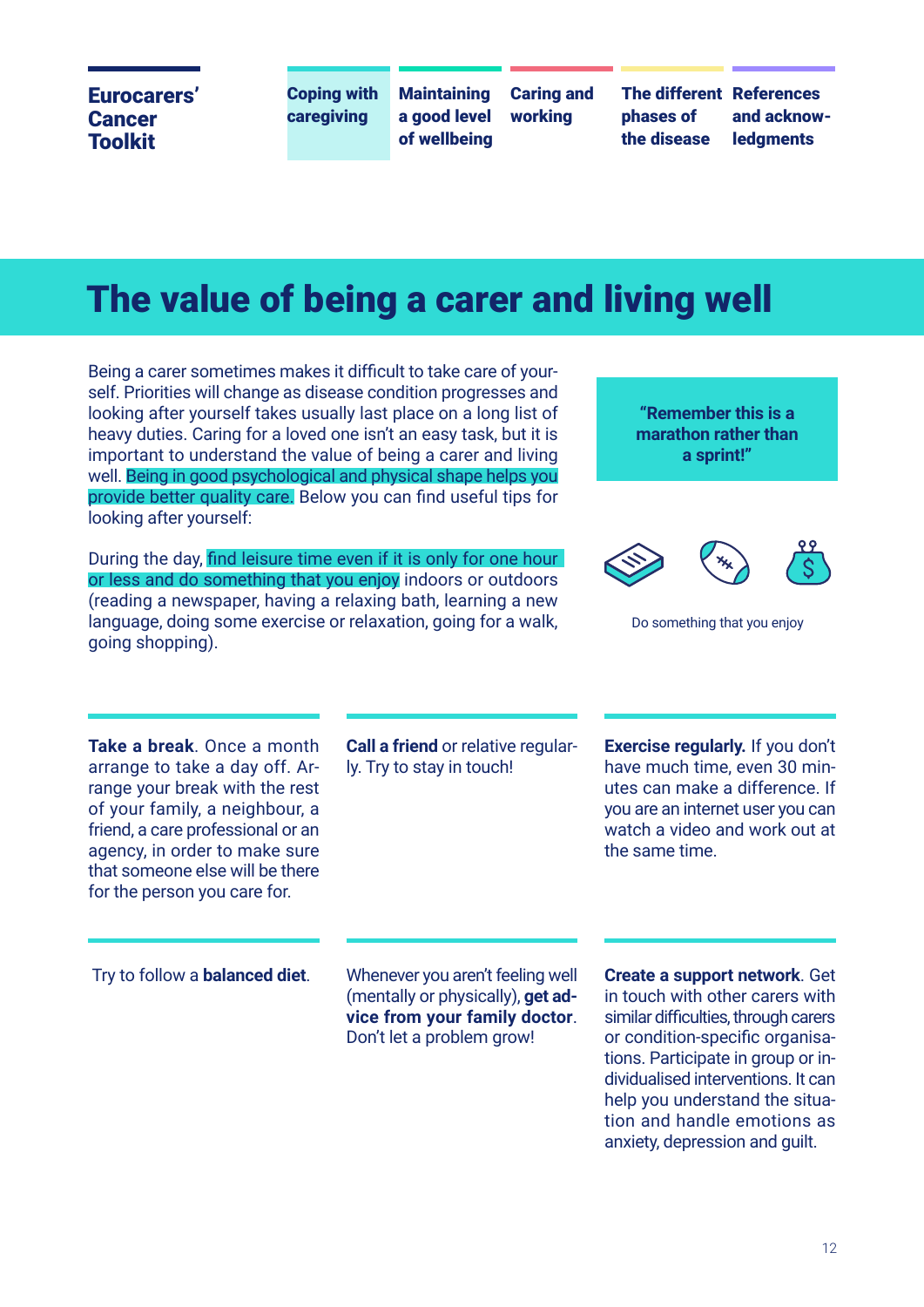Coping with caregiving

**Maintaining** a good level of wellbeing

Caring and working

The different References phases of the disease

and acknow**ledaments** 

## Maintaining a good level of wellbeing

## (physical and mental health)



## Coping with stress, addressing depression

## Maintaining your health status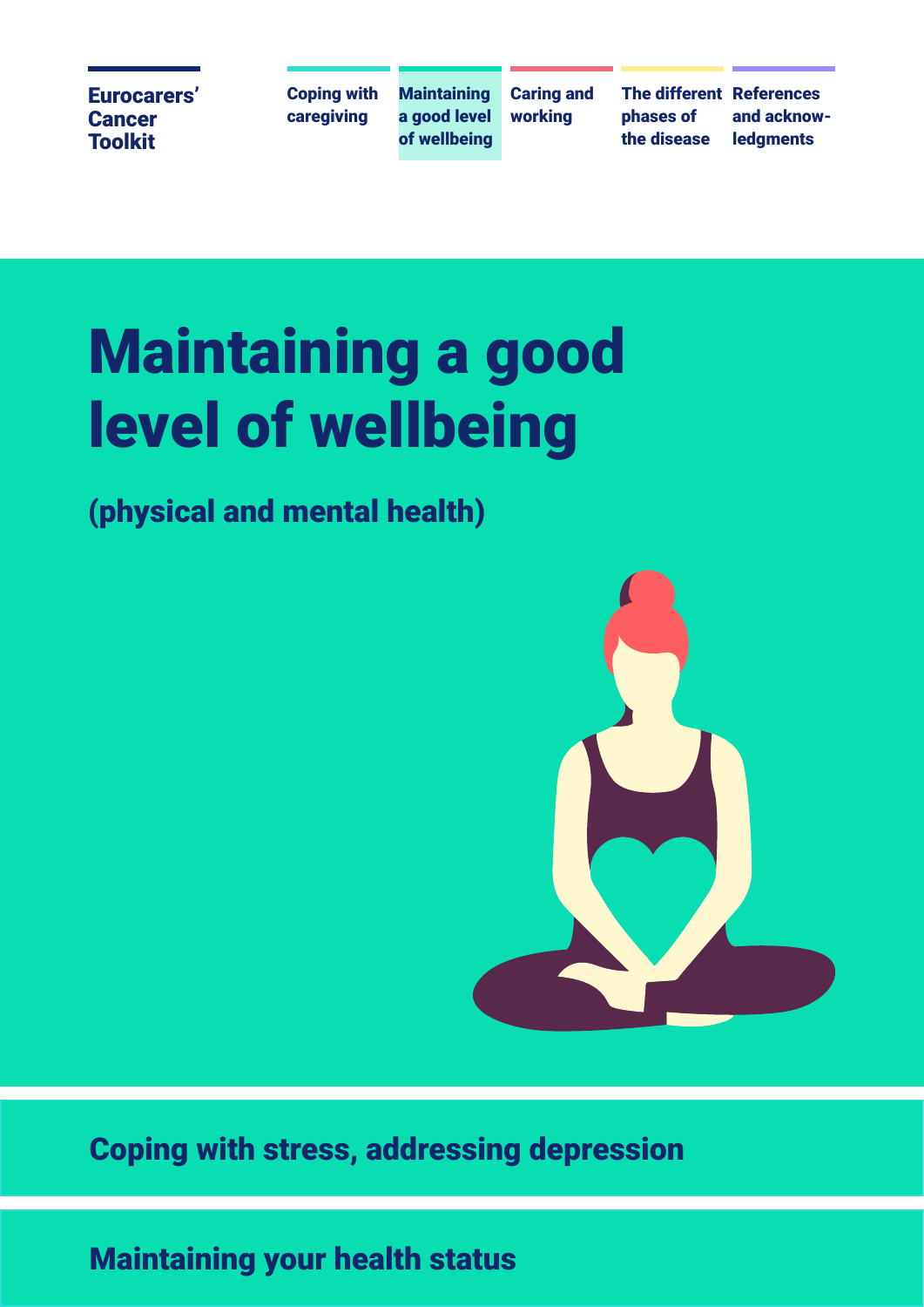Coping with caregiving

**Maintaining** a good level of wellbeing

Caring and working

The different References phases of the disease

and acknow**ledaments** 

## Coping with stress, addressing depression

**Coping with stress**

#### Stress is part of everyday life and, for many carers, stress can be a major factor affecting their health.

Stress is caused by the many demands made on our time and energy, and the expectations we have of ourselves. Not all stress is negative – stress can alert you to potential dangers and can also spur you on to achieve a goal or complete a task. However, sometimes the balance tips too far and the pressure becomes so intense or so persistent that you may feel unable to cope.

Stress can make it hard to handle the demands of caring. You can become more and more exhausted, tense and irritable, putting a strain on relationships. This can make you feel you are losing control over your life and that there is no way of regaining this control.

> **"The first step in dealing with stress is to recognise it is happening"**

The first step in dealing with stress is to recognise it is happening. You may have so little time to yourself that you don't realise it at first. When you do start noticing the symptoms of stress (see below), do not struggle on, hoping it will go away. Everyone reacts to stress differently, and each body sends out its own different red flags. The sooner you deal with the problem, the better, and just talking about how you feel can help you find a way to deal with it.

The symptoms of stress can be both mental and physical, and can vary from person to person:



**Mental symptoms** can include anxiety, anger, depression, lack of appetite, sleeplessness, crying often, tiredness and difficulty concentrating.



**Physical symptoms** can include chest pains, cramps, muscle spasms, dizziness, restlessness, nervous twitches and breathlessness.

Over the long term, some of these stress symptoms may affect your health and put you at risk of high blood pressure, which can lead to heart attacks and stroke.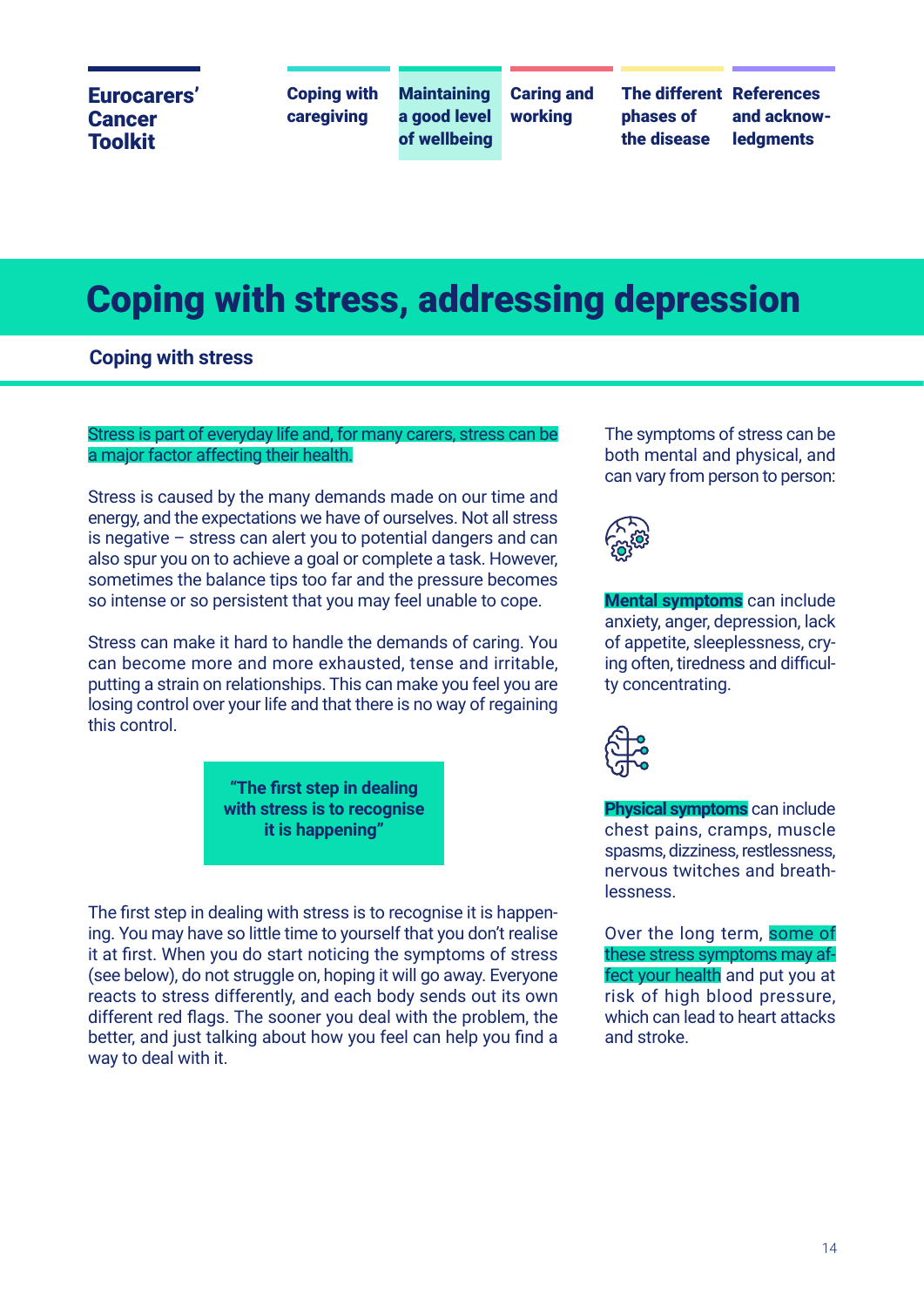| a good level working<br>caregiving<br>phases of<br><b>Cancer</b> | Eurocarers'    | <b>Coping with</b> | <b>Maintaining</b> | <b>Caring and</b> | <b>The different References</b> |                                 |
|------------------------------------------------------------------|----------------|--------------------|--------------------|-------------------|---------------------------------|---------------------------------|
|                                                                  | <b>Toolkit</b> |                    | of wellbeing       |                   | the disease                     | and acknow-<br><b>ledgments</b> |

#### Coping with stress, addressing depression

#### **Coping with depression**

There are steps you can take to help tackle depression and move on. What works will be different for each individual but here are some ideas:

 **Look after yourself**. Eat a healthy diet and steer clear of alcohol as this can make your depression worse. It's also important to get enough sleep.

 **Don't keep it to yourself**. If you are depressed, try telling someone about it. It often helps to talk things over with someone you trust rather than keeping it all bottled up.

 **Do some exercise.** Get out of doors, even if only for a walk. This will not only help keep you fit but may also help you sleep better. Try to keep active  $-$  whether that is housework, 'Do It Yourself' or your normal routine. All of these can help you take your mind off thoughts that may make you more depressed.

 **Meet with other people** who have ex perience depression and hear how they coped. Self-help groups can often provide advice and training on relaxation and information on complementary therapies.

**Keep hopeful**. Remind yourself that you are suffering from an experience that many other people have gone through. You will eventually come out of it, although you may find it hard to believe at the time.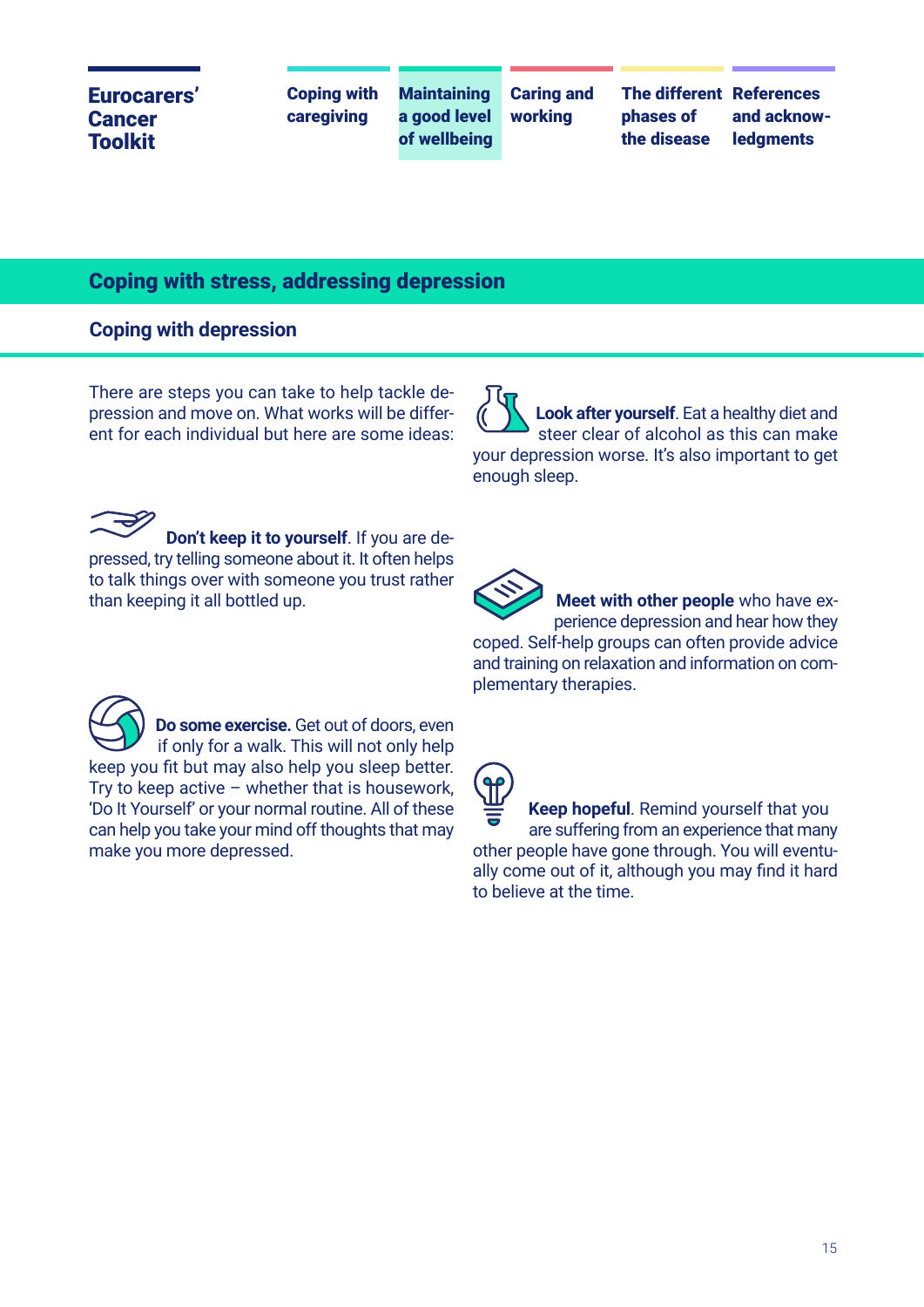| Eurocarers'<br><b>Cancer</b><br><b>Toolkit</b> | <b>Coping with Maintaining Caring and</b><br>caregiving | a good level<br>of wellbeing | workina | <b>The different References</b><br>phases of<br>the disease | and acknow-<br><b>ledgments</b> |
|------------------------------------------------|---------------------------------------------------------|------------------------------|---------|-------------------------------------------------------------|---------------------------------|
|------------------------------------------------|---------------------------------------------------------|------------------------------|---------|-------------------------------------------------------------|---------------------------------|

#### Coping with stress, addressing depression

#### **Treatment**

If you feel that you may be depressed, see your General Practitioner (GP). It is important to see your GP sooner rather than later, so you can start having treatment and start feeling like your old self again.

If your GP thinks you have mild depression that may improve, they might simply suggest that they see you again in a couple of weeks' time. If your GP thinks you need treatment, there are two types they may prescribe:



**A short course of medication** – for example, a short course of anti-depressant drugs to help lighten your mood to allow you to cope more effectively. These need to be taken two to four weeks to have an effect. Antidepressants can work well, and help you to feel and cope better, but you may have to try different doses – or different types – to find the best one for you.



**A talking treatment** – such as counselling, cognitive behavioural therapy or psychotherapy. These give you a chance to talk through difficulties and feelings and can help you to learn how to manage your stress or depression by using a variety of techniques.

If your GP feels that you have severe depression, they may suggest a talking treatment and antidepressants. Seek advice and consider all of your options before deciding on a course of treatment.

#### **Relaxation techniques**

When we are thinking of relaxation, we usually think of doing activities that we enjoy such as sleeping, watching TV, going out with friends. It is true that giving time to ourselves can act as relaxation, but there are also specific techniques that can help us reduce stress quickly even if we are at work or at a bus stop, such as relaxation breathing techniques, progressive muscle relaxation, guided imagery, Tai Chi and others. Ask health professionals for advice.



Relaxation breathing techniques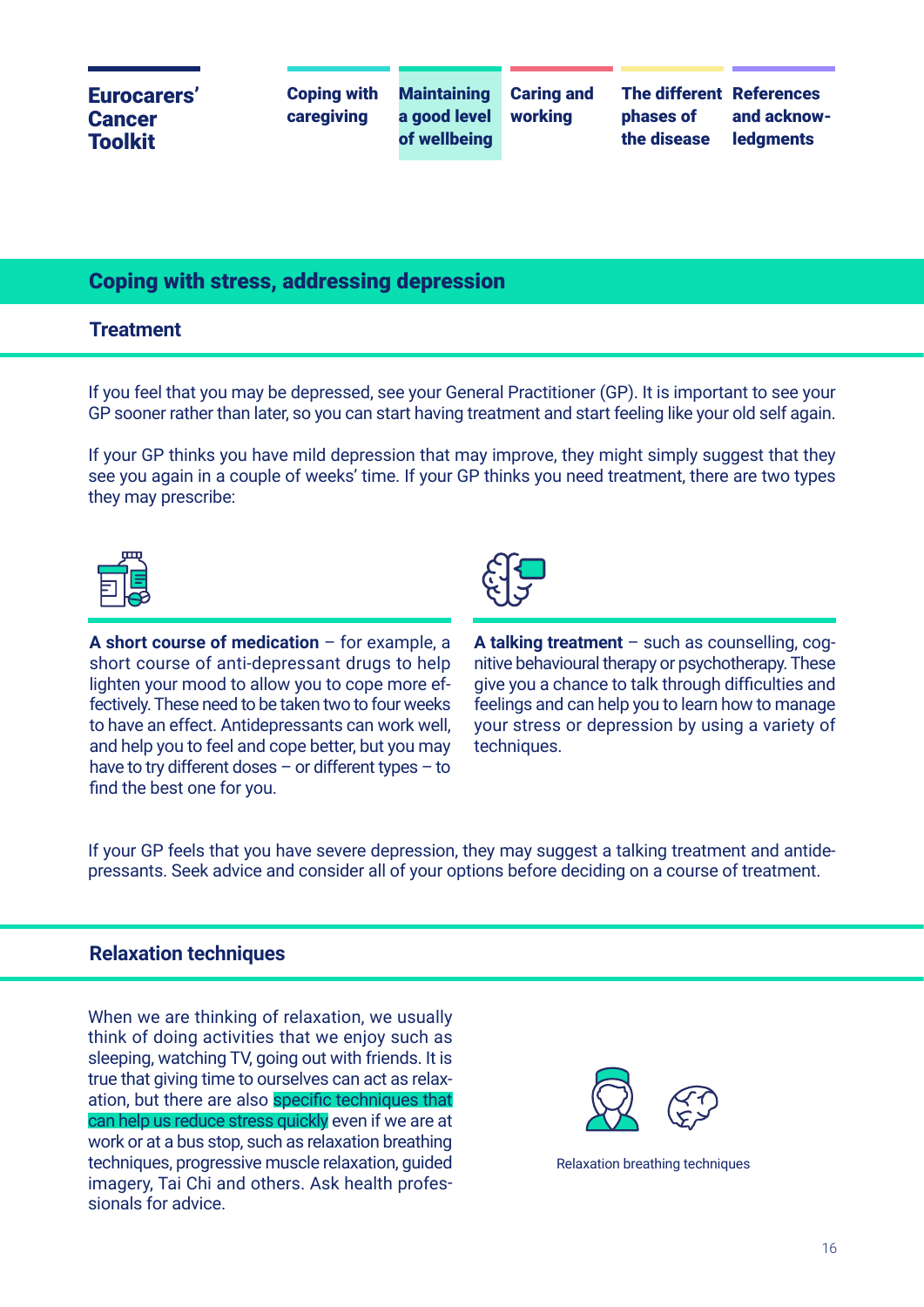Coping with caregiving

**Maintaining** a good level of wellbeing

Caring and working

The different References phases of the disease

and acknow**ledaments** 

## Maintaining your health status

Physical activity is essential for maintaining a good level of health and wellbeing, especially if you are spending many hours and efforts in caring for a person. It helps to relax the body, gain some time for yourself and to reduce stress. Over the longterm, it also helps to reduce the risk of chronic diseases related to heart, stroke, hypertension, diabetes and so on.

This does not mean you have to go to the gym or attend specific fitness sessions: we know how much difficult it is to conciliate your life with other, personal activities. The most important thing is to be active regularly and avoid behaviours that might influence your health negatively.

Some tips for maintaining and improving your physical health:



**Make it social** physical activity is better if played with others. Go running with friends or do fitness in a group. You can meet people and make new friends.



**Develop a routine** being active should not be boring, but it is important to know you have specific dedicated moments in your week. This helps you to organise both your life and caring activities.



**Limit time dedicated to passive activities** watching TV or surfing the web are nice pastimes, but please be careful that they don't become your main activities in your free time. Your body needs movement!



**Use "alternative" transports** we all know how cars are important nowadays for doing everything. But please do not forget to use, whenever possible, also public transports and bikes. And of course, walking.



**Increase your physical activity gradually** do not think that you can do in a single day what you usually do in two or more. Please remember that you have to respect your physical limits and not over burden your body. If you want to do more activity, set an objective and make a plan: one that you can reach gradually, in a reasonable period of time.

Please remember to consult your general practitioner or a health professional if you are not sure about the type and amount of physical activity that better suits your body.

In general, do not forget to have regular check-ups and keep under control any signs coming from your body that might be related to stress or health problems. It is important not to delay consultations and visits because your health is extremely important and nobody can take your place in looking after it.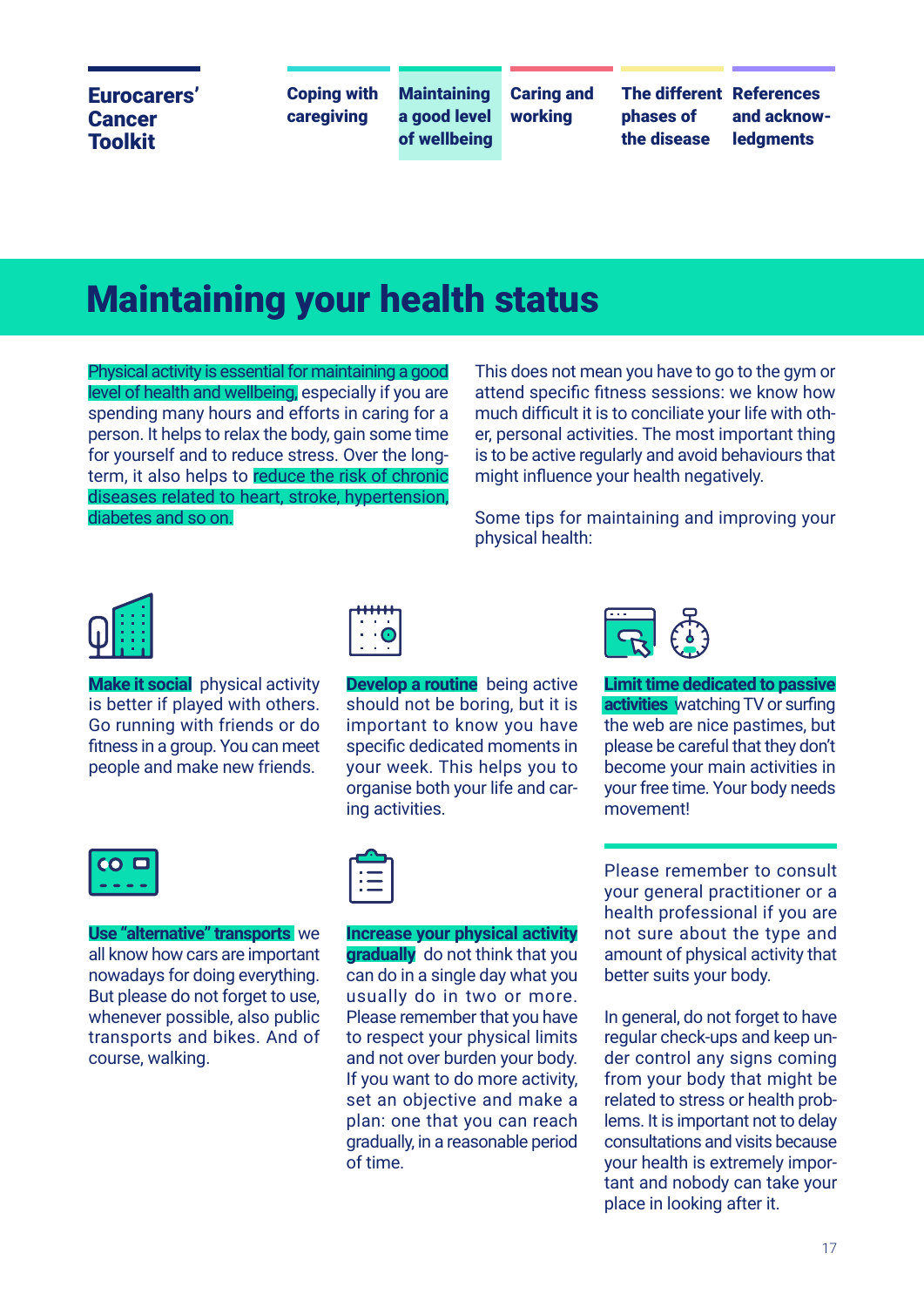Coping with caregiving

**Maintaining** a good level of wellbeing

Caring and working

The different References phases of the disease

and acknowledgments

# Caring and working



Working while caring isn't an easy task<br>Carers' rights at work<br>Thinking of leaving work?<br>Returning to work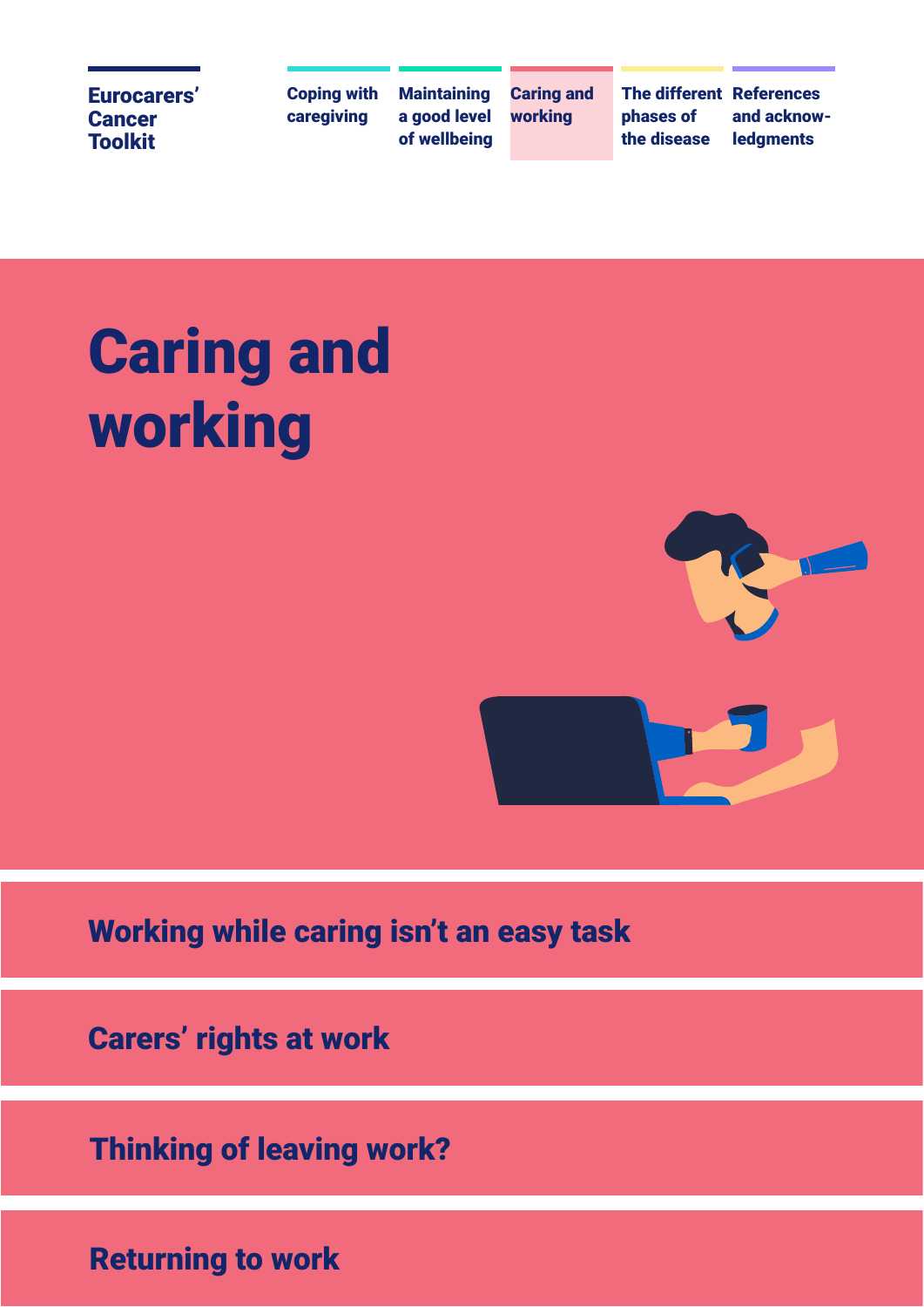Coping with caregiving

**Maintaining** a good level of wellbeing Caring and working

phases of the disease

The different References and acknow**ledaments** 

## Working while caring isn't an easy task

Trying to be on time with work tasks and to alsobe a devoted carer generates stress, which is not always easy to manage. A key factor to combine work and care is to raise awareness among your colleagues and employers. Sometimes people do not realise what you are going through; they may often need more information! Work and care reconciliation is the topic of this section. You will find advice on this so challenging issue.

It may feel as if you are juggling two jobs when you are holding down a paid job and caring for a friend or relative but work can be important for your wellbeing, income and for maintaining social contacts.



There are things you can do to cope with the pressures of work and care. As a working carer you are likely to need some support at work, and often different levels of support at different times – from access to a telephone to check on the person you care for, to taking leave to help out when someone is being discharged from hospital.

The good news is that carers have some statutory rights and more and more employers are realising the benefits of supporting carers.

> **More employers are realising the benefits of supporting carers**

## Carers' rights at work

You may have the following rights guaranteed:

- · The right to request flexible working
- · The right to time off in emergencies
- · The right to parental leave if you have a child
- · The right not to be discriminated against or harassed.

**Your employment status can affect your entitlement to these rights**. If, for example, you are self-employed, on a short-term contract or employed through an agency you may not be covered by these rights. If this applies to you it is important to seek advice.

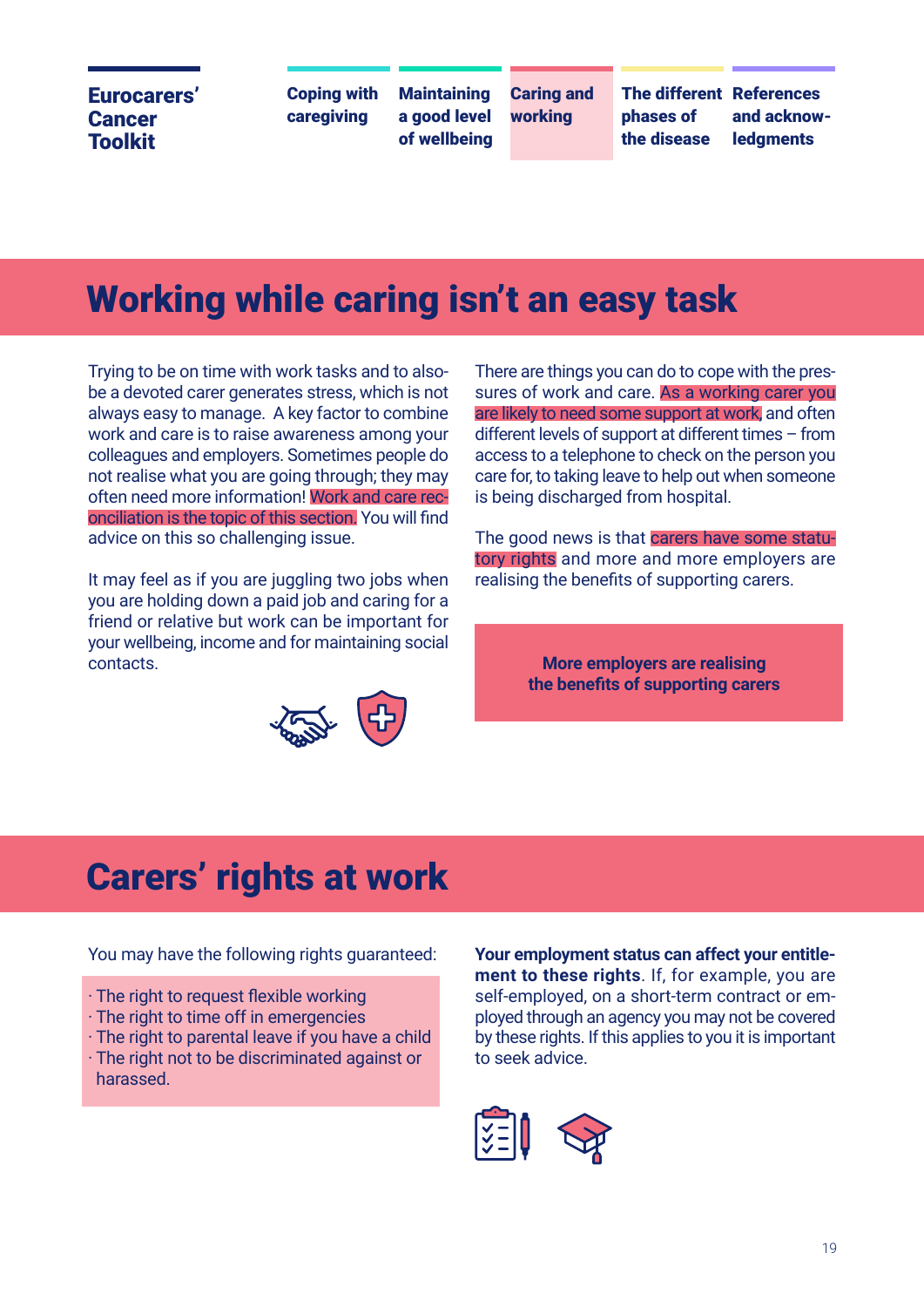| Eurocarers'<br><b>Cancer</b><br><b>Toolkit</b> | <b>Coping with</b><br>caregiving | <b>Maintaining</b><br>a good level working<br>of wellbeing | <b>Caring and</b> | The different References<br>phases of<br>the disease | and acknow-<br><b>ledgments</b> |
|------------------------------------------------|----------------------------------|------------------------------------------------------------|-------------------|------------------------------------------------------|---------------------------------|
|------------------------------------------------|----------------------------------|------------------------------------------------------------|-------------------|------------------------------------------------------|---------------------------------|

#### Carer's rights at work

#### **A good employer**

In addition to your statutory rights, your employer may offer more support. This will be outlined in your contract and the organisation's policies. For example, you may be able to use leave arrangements, paid or unpaid, at the discretion of your employer to cover intensive periods of care.

If you are thinking of giving up work, a career break (or sabbatical) allows you to **keep your options** open, ensuring you can go back, and keeping you in touch with the world of work. Some employers offer paid and/or unpaid career breaks, often after a specified period of service with them, so check your organisation's policies.

Sometimes the support you need is very simple like access to a telephone or information and advice. Many carers find the ability to work flexibly is the most helpful kind of support, so speak to your manager about this. Flexible working can include working from home, compressed hours (e.g. working longer but fewer days) or starting and finishing work earlier/later.





Statutory rights Career breaks Career breaks Flexible working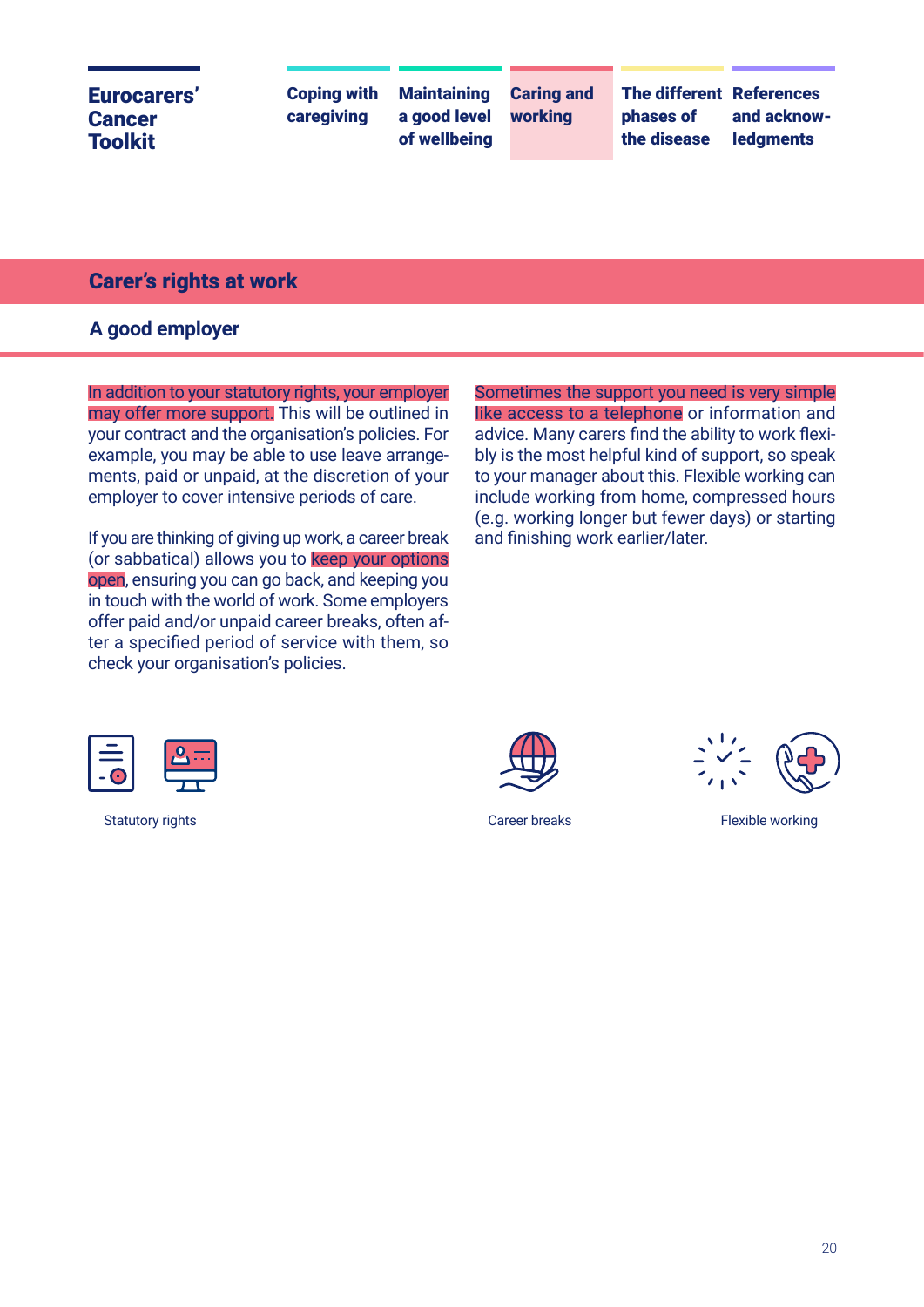Coping with caregiving

**Maintaining** a good level of wellbeing Caring and working

phases of the disease

The different References and acknow**ledaments** 

## Thinking of leaving work?

If you are thinking of leaving work it is important to consider the full implications.



Will you manage with less money?



Do you want to give up the independence and social contact you have through your work?



Will you lose valuable skills if you leave?



How would leaving work affect your future pension entitlement?

Then think about ways around the problem, could you:

Make a request for flexible working?



Buy in care?



term options?

Take paid or unpaid leave to think about your long-



Ask for extra help from social services?



Get more help form friends, family or neighbours?

#### **Talk to your employer Ask for help with caring**

Remember that employers value skilled, experienced and committed members of staff and arekeen to keep them. Your employer may be able to help in ways you have not considered. Talk to them about your situation, directly or through your HR/personnel officer or union or staff association representative.



Social services are the department in your local council responsible for providing support for the elderly and people living with disabilities, as well as their families and carers. Carers may have a right to an assessment that looks at the help they need to manage their caring role.

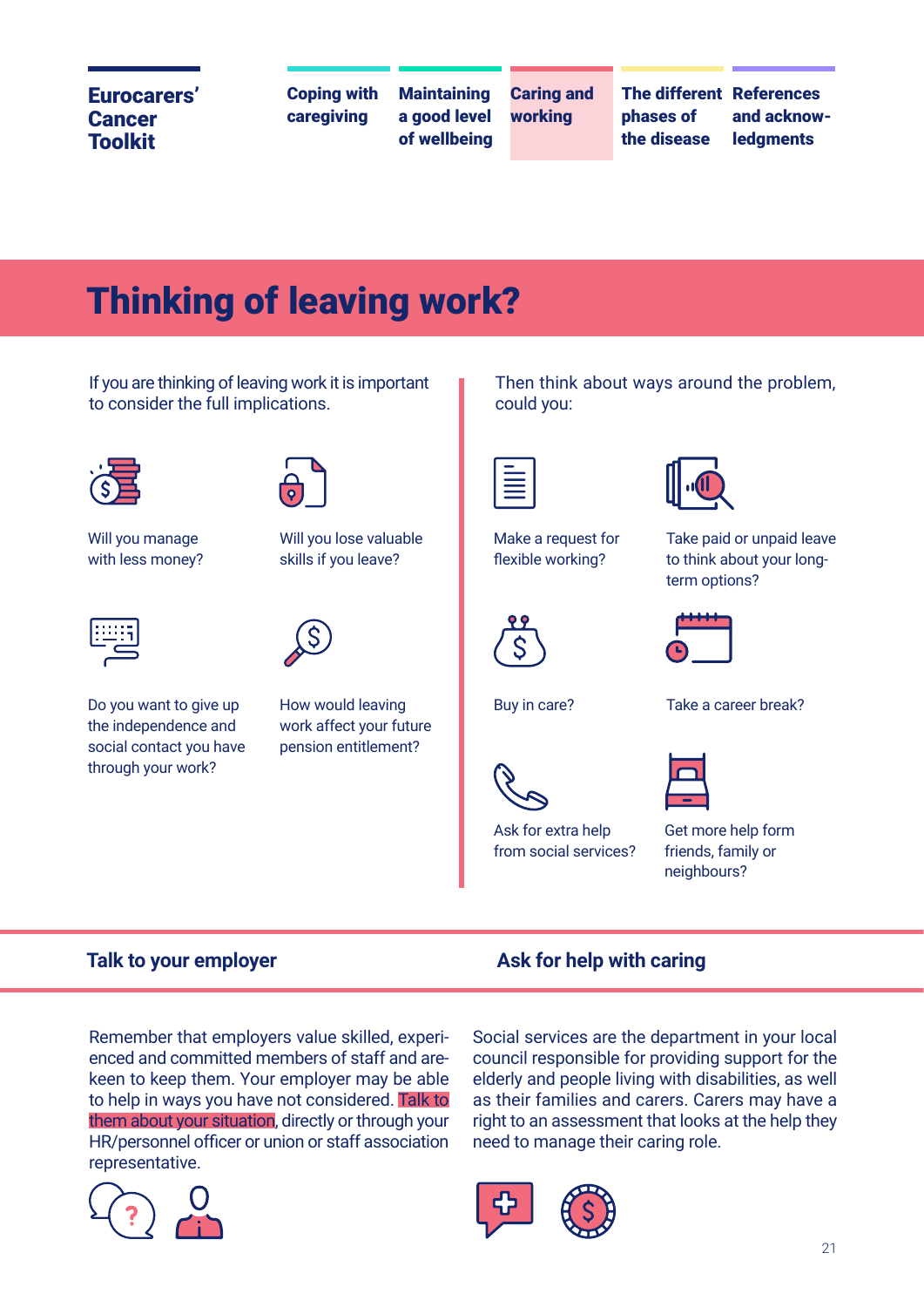#### Carers' rights at work

|  |  |  | Find out about buying in private care |  |
|--|--|--|---------------------------------------|--|
|  |  |  |                                       |  |

#### **The right to choose**

If you are not able to get help from social services or are given direct payments (instead of services) to make your own care arrangements, you may be able to buy in care services yourself. To get the help you need, you can either use an agency or recruit the help yourself.



Remember that making alternative care arrangements so that you can work can create conflict and/or cause feelings of guilt. What you decide must be right for you as well as others. You have the right to choose, and that means being able to choose to give up work as well as staying.

**If you do decide to leave work, make sure you check all your options before you resign, for example can you take a career break, voluntary redundancy or early retirement?**

## Returning to work

If you have given up work (or not worked at all) because of your caring responsibilities you may want to work or return to work once your caring role ends, or you may decide you want to combine care with work.

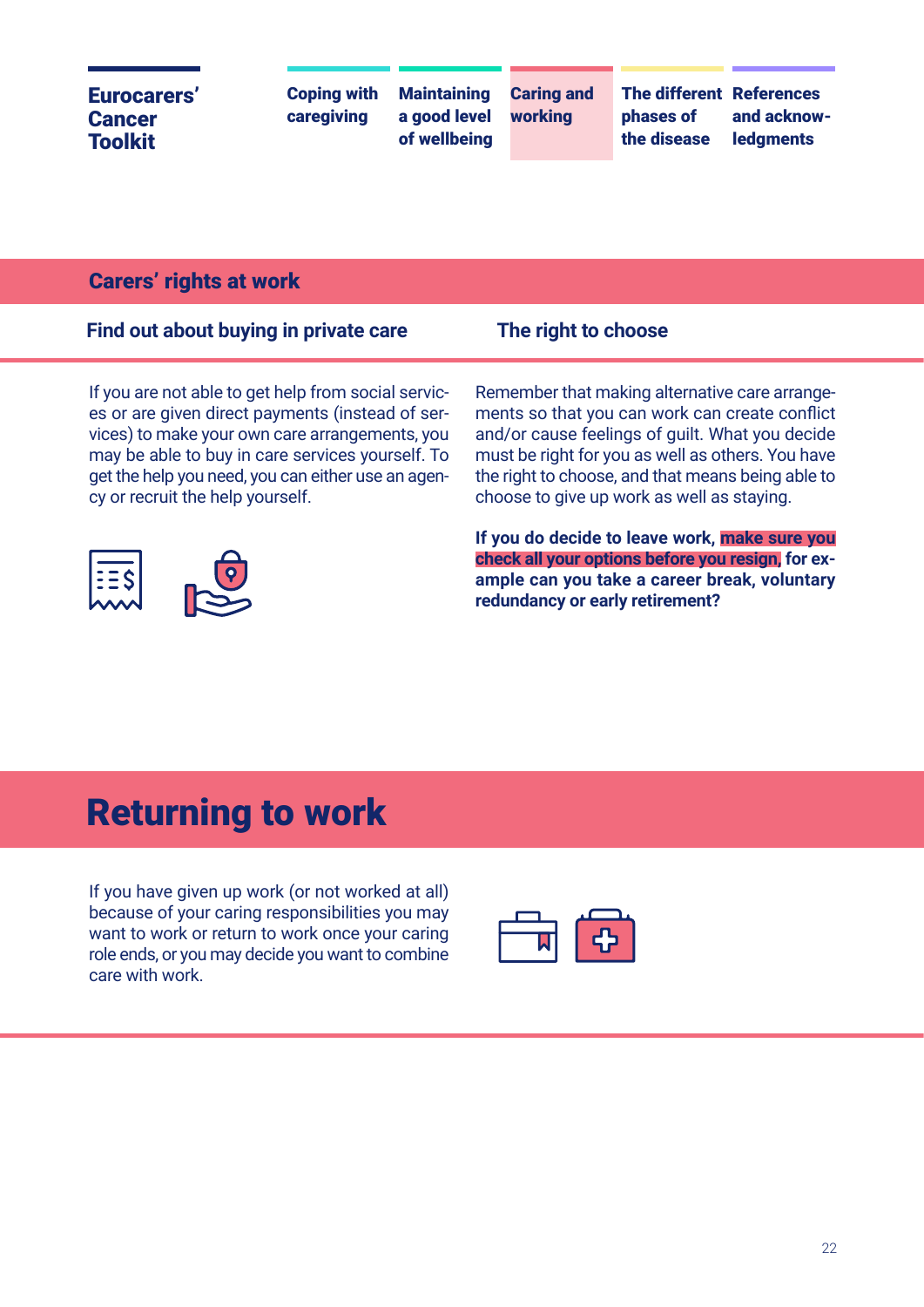Coping with caregiving **Maintaining** a good level of wellbeing

Caring and working

The different References phases of the disease

and acknowledgments

#### Returning to work

#### **Recognising skills**

If you are not sure what you would like to do, start by recognising the skills and interests you have. Think about what you have learned from:



**Any paid work that you have done**



**Tasks and responsibilities involved in your role as a carer, a parent, and running a home**



**Any other activities that you do, for example, voluntary work, committees etc.**

Then identify your interests, think about:





**What you enjoy doing**

**How you would like to use your skills**



**Things you miss doing that you once did, e.g. previous work**

Think about short and long-term goals and make a plan of what you would like to do. Make sure the plan is achievable  $-$  include the small steps as

well as your long-term goals. Once you know what you want to do, you can look for the right kind of support to help you.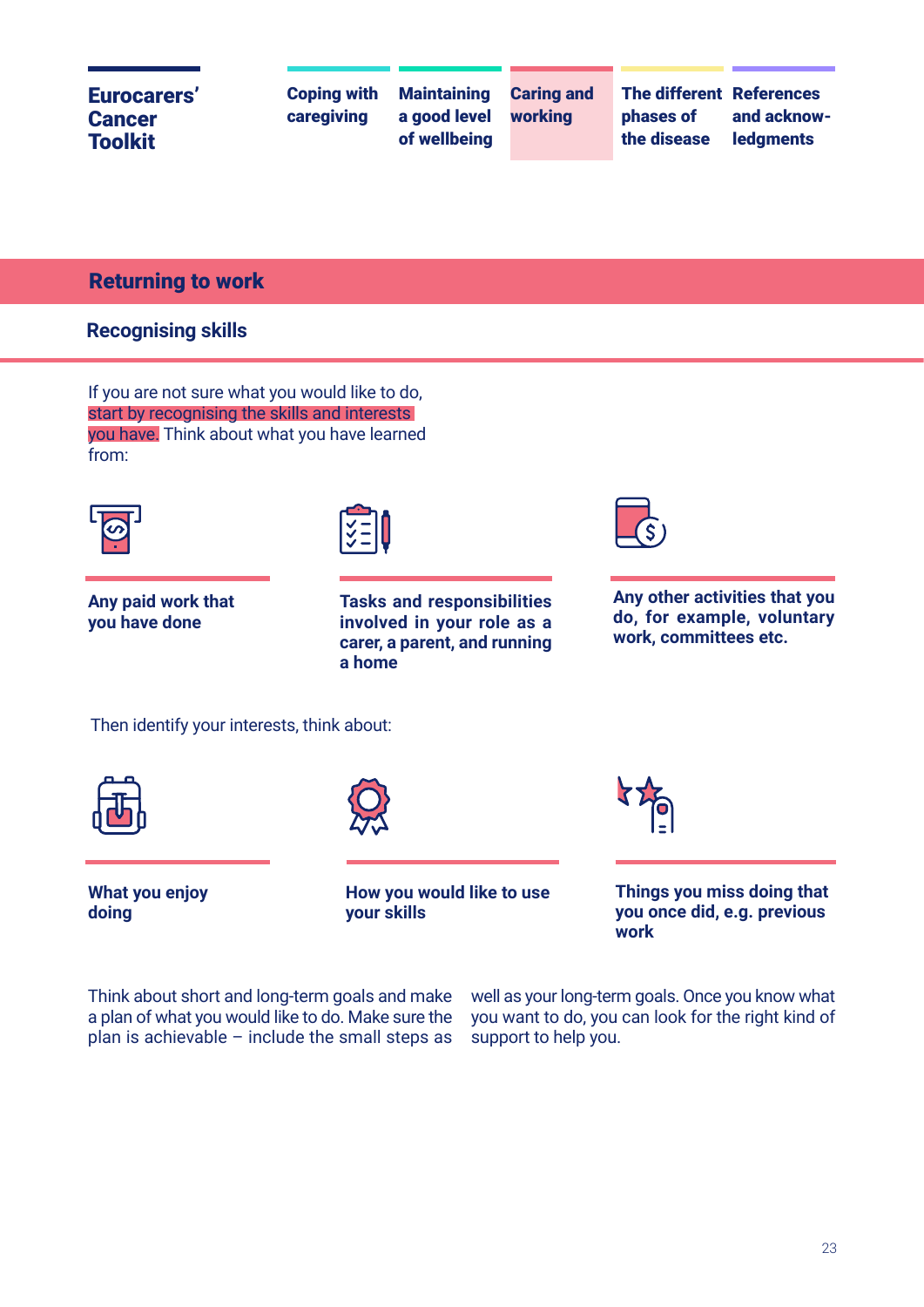#### Carers' rights at work

#### **Recognising skills**

You may feel that you need to gain confidence to use your skills in new ways. There are training courses available on topics like confidence building, stress managing, assertiveness training.

Think about what employers want and value your own experience. Identify the transferable skills you have gained through caring and match these to employers' needs.

Skills you may have developed include:





**Managing a budget**

**Time management**



**Planning and problem solving**



**Prioritising, organising and negotiating**





**Communicating with professionals** 

**Caring e.g. doing personal care and healthcare tasks**



**Listening and providing emotional support**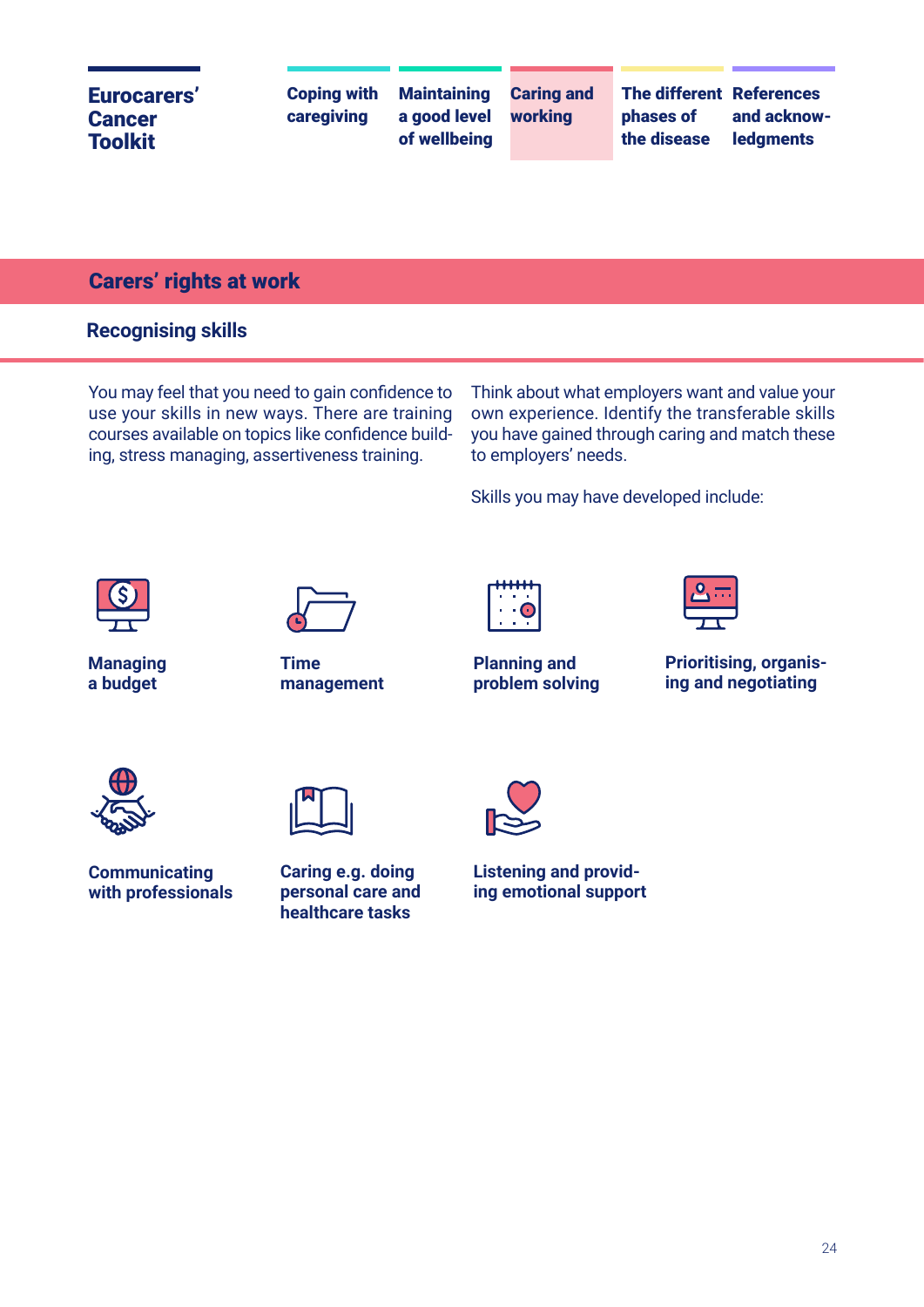Coping with caregiving

**Maintaining** a good level of wellbeing Caring and working

phases of the disease

The different References and acknow**ledaments** 

## Coping with cancer together through the different phases of the disease

Cancer treatment<br>Dealing with the financial burden of the disease<br>Your life after a period of caring<br>Palliative care and the end of life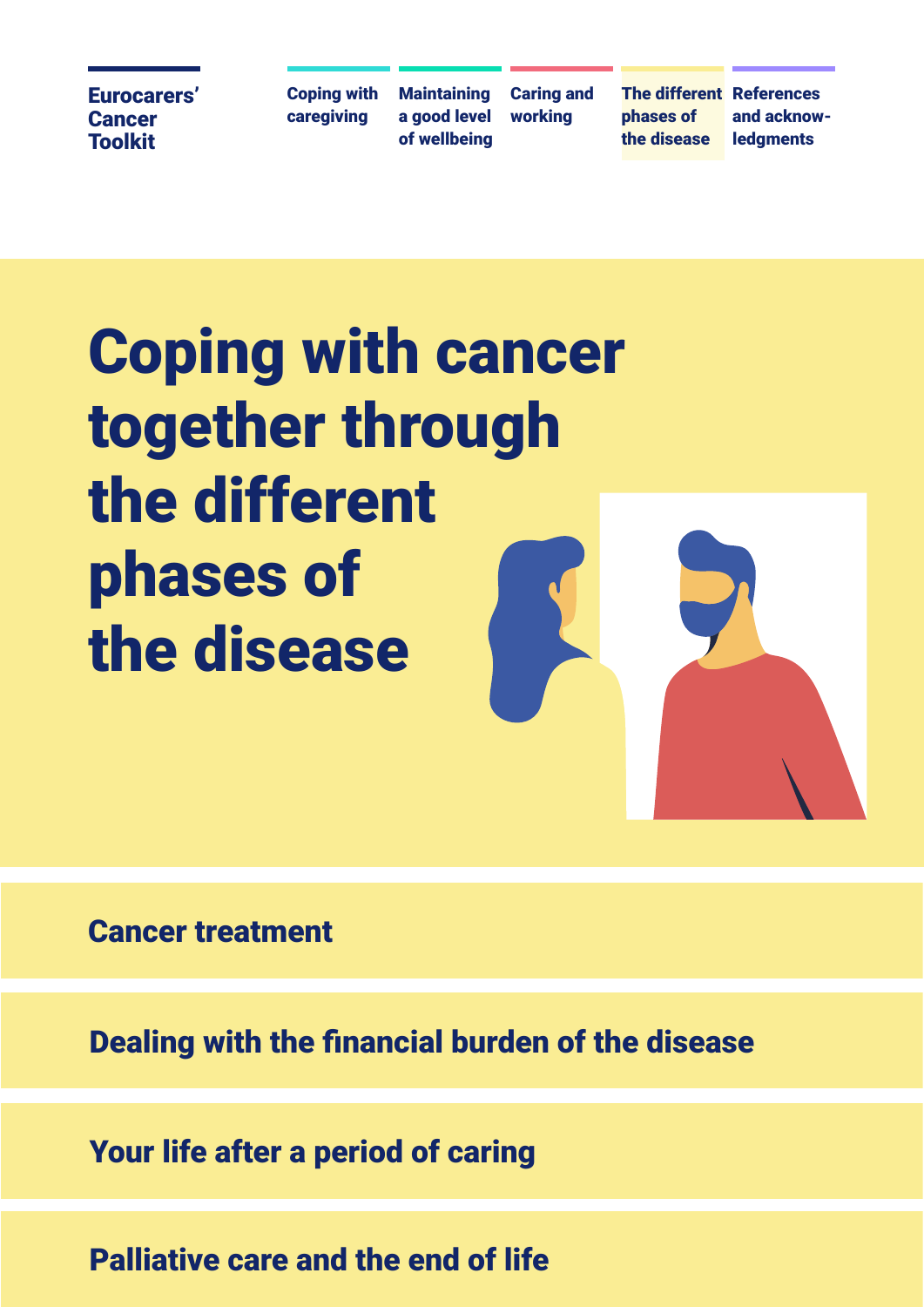Coping with caregiving

**Maintaining** a good level of wellbeing Caring and working

The different References phases of the disease

and acknow**ledaments** 

## Cancer treatment

**"I had a struggle to find out if the recommended medication was available in the country"**

#### **Finding the right information and the best treatment**

When supporting your loved one during diagnosis and treatment, you may find it difficult to navigate the complexity of the health care system. You may have to become the advocate of the person with cancer so that he/she can access the right

information and treatment. Do not hesitate to contact patients' organisations in your country. They are a great source of information and may help you or guide you to relevant knowledge.

#### **Treatment at-home**

**"Carers should not underestimate the difficulties. However, they should also realise that they are more able to perform certain tasks than they would have thought."**

An increasing number of patients receive their treatment at home rather than staying in the hospital. In many cases, at-home treatment relies on the availability and capacity of the relatives to play an active role. A range of concrete tasks may be involved: including personal care tasks, insuring adherence to treatment (make sure the person takes their medicine, goes to medical appointments...), coordinating health interventions (making appointments, communicating with health professionals…), completing medical tasks as part of the curative or palliative treatment, helping to manage the side-effects of certain aggressive

treatments, contributing to the well-being of the person, … These tasks may be quite technical and may be tiring over the long term. Besides, for some the treatment can be very complex, especially when cancer is associated with other diseases

Taking an active role in at-home treatment therefore is an important decision. Make sure you have a clear understanding of the tasks it will involve, and that you have the capacity to handle these. Ask for detailed information and training from health professionals on how to manage these tasks safely and effectively. Useful training videos and booklets may be available. Don't take on too much yourself. Find out what help is available from health and care services, to ensure you and your loved one are getting any statutory support you are entitled to.

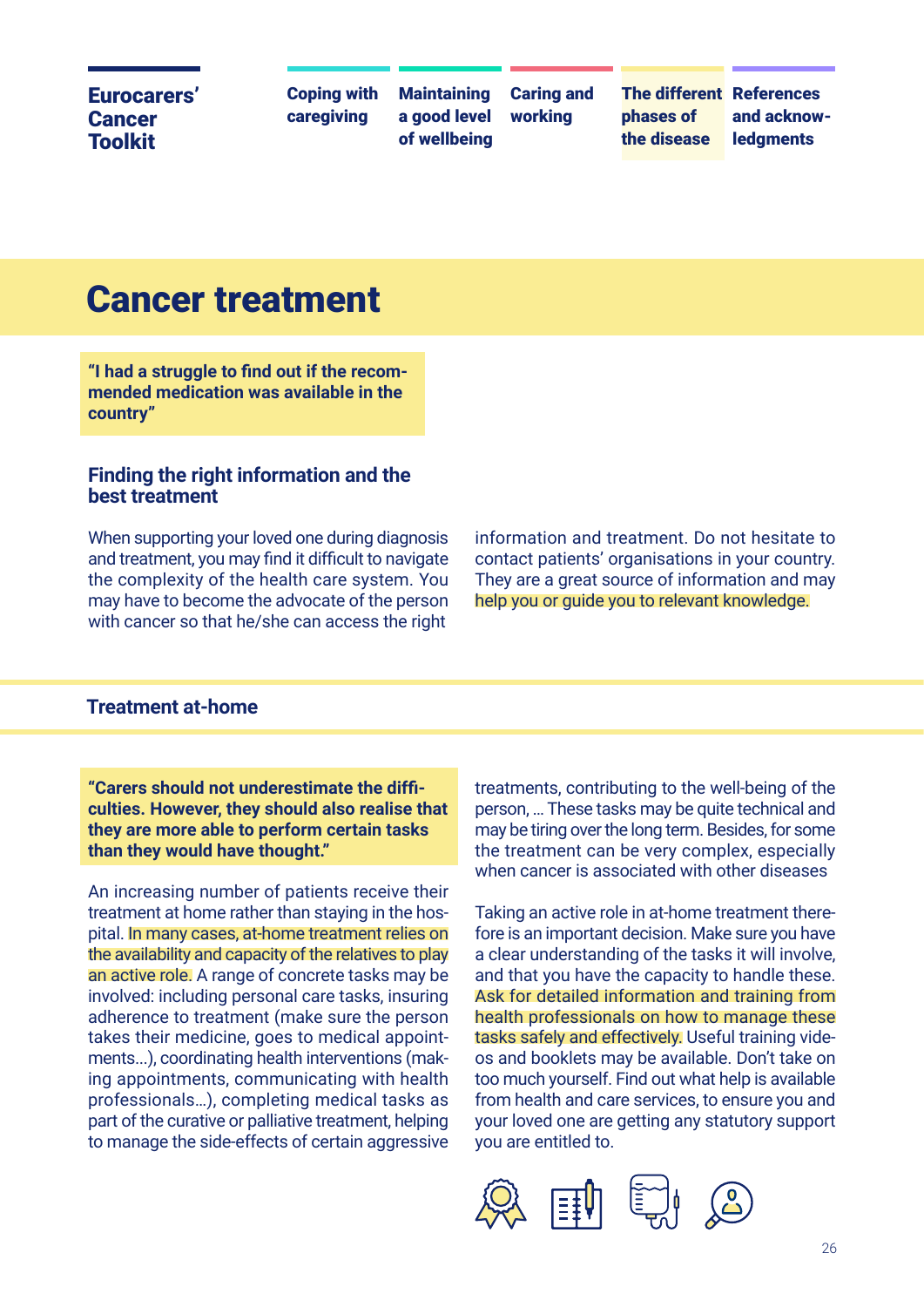| <b>Maintaining Caring and</b><br><b>The different References</b><br><b>Coping with</b><br>Eurocarers'<br>caregiving<br>a good level working<br>and acknow-<br>phases of<br><b>Cancer</b><br>of wellbeing<br>the disease<br><b>ledgments</b><br><b>Toolkit</b> |  |
|---------------------------------------------------------------------------------------------------------------------------------------------------------------------------------------------------------------------------------------------------------------|--|
|---------------------------------------------------------------------------------------------------------------------------------------------------------------------------------------------------------------------------------------------------------------|--|

#### Cancer treatment

#### **Coping with the side-effects of treatment**

The person you are taking care of might experience a range of side effects during cancer treatment, notably extreme tiredness, hair loss, mouth problems, eating problems, pain. Some people with cancer may not want to speak about their pain as they think it won't help. But there are usually ways of managing it, and the earlier the pain is treated, the more effective treatment usually is. You may help the person you care for by monitoring the side effects and pain, and then asking health professionals how to cope with them.

#### **Eating well is more important than you think**

During cancer treatment, many people may experience eating problems (mouth and throat problems, too tired to cook or eat, bowel changes that affect one's diet, feeling sick, heartburn and indigestion, changes to one's appetite, taste or smell…). Besides negatively affecting a cancer patient's quality of life both during and after treatment, these problems may cause weight loss, which may negatively impact the efficiency of the treatment. Ask for advice from health professionals, including specialised nutritionists if necessary, on how to ensure balanced nutrition for the person you care for.



#### **Contributing to informed choices**

A journey through cancer entails making a series of difficult choices, notably regarding treatment options and arrangements. While the persons with cancer and their relatives can often feel they have no control over the situation, the possibility to make informed choices can help regain a bit of control. You may help the person you care for make informed choices by discussing with him/her, finding information and advice, seeking a second medical opinion... Importantly, you may help him/her assess and describe what is important for maintaining his/her quality of life. Cancer and other health problems may affect one's capacity to express himself and make choices, in which case you may need to seek guidance or legal advice.

Some decisions may be overly difficult. Make sure you do not impose your views on the person you are taking care of. If ever tensions arise in the family about decisions regarding treatment, do not hesitate to seek external support and counselling. Cancer charities and support organisations often have advice on **Advance Care Planning**  and other tools to help carers make decisions and plan ahead.

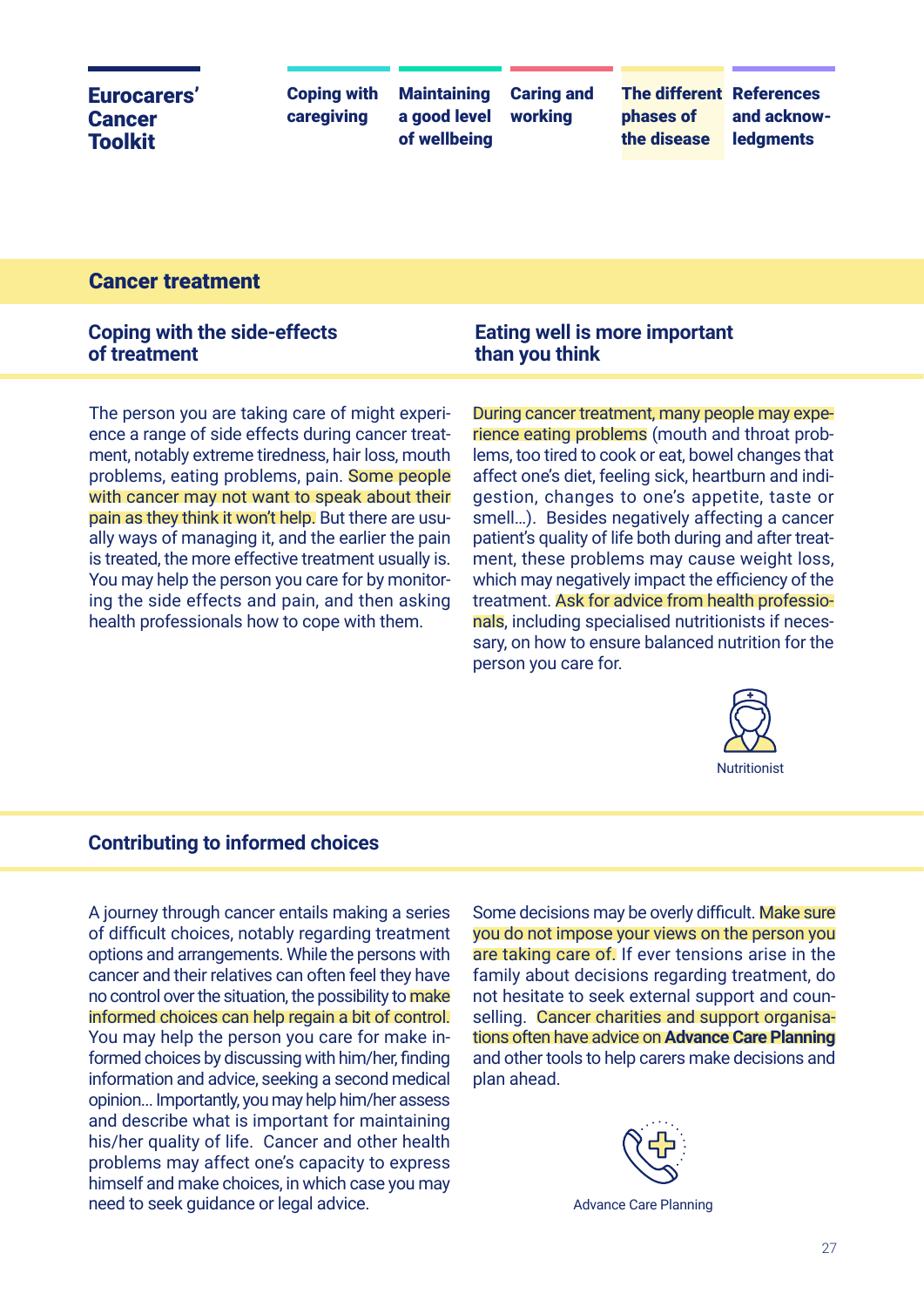#### Cancer treatment

#### **Clinical trials**

Some people are offered the chance to be part of a clinical trial, as part of their treatment. Doctors use trials to improve cancer treatment and care.

There are benefits and risks to taking part in a clinical trial. During and after the trial the person treated with cancer will be followed up carefully. This means he/she may need to have regular tests. For some people this is reassuring. Others would prefer not to have more hospital visits and not take part in the trial.



Clinical trial

There is no right or wrong decision about taking part in a trial. You may help the person you care for to make this decision by discussing with him/ her or writing down a list of the pros and cons.

For some people this is reassuring. Others would prefer not to have more hospital visits and not take part in the trial. There is no right or wrong decision about taking part in a trial. You may help the person you care for to make this decision by discussing with him/her or writing down a list of the pros and cons.

#### **Communicating with health profesionals**

As the informal carer of a person with cancer, you are part of the health and care team. It is important you establish good communication with health and care professionals so that you can get the information, you and the person you care for need.

Asking questions can make it easier to cope during diagnosis and treatment. Knowing what is happening can make you feel more in control of your caring role.

You probably have lots of questions. It can help to be prepared by writing down a list of questions to ask. Don't worry about having to ask all your questions at once. You will have other chances to ask them. It's also okay to ask the same question again. The most important thing is that you understand what the doctor is telling you. It may be helpful to be with the person with cancer when she/he talks to healthcare professionals and take notes or record the conversation while the healthcare professional talks.



Ask questions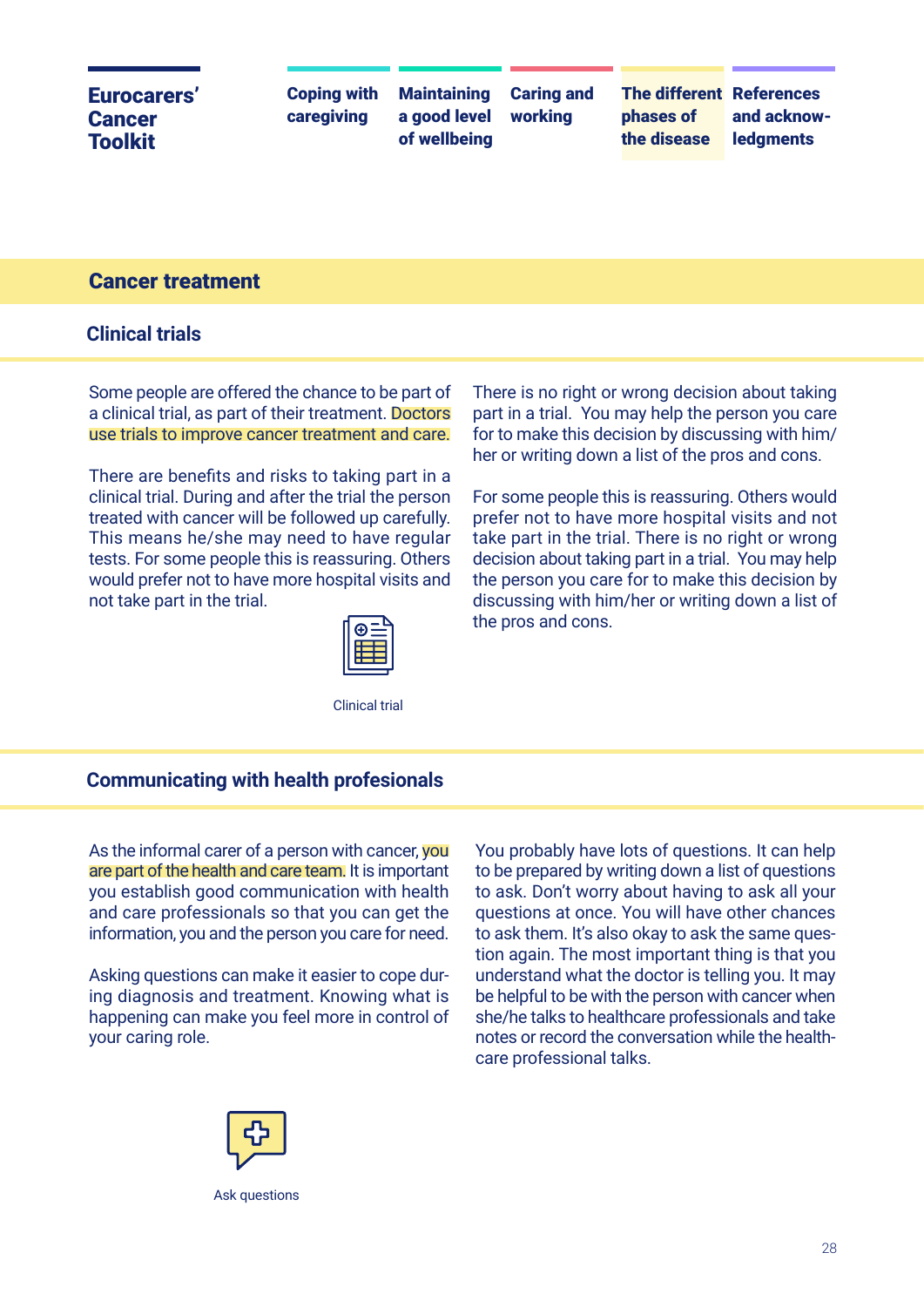Coping with caregiving

**Maintaining** a good level of wellbeing Caring and working

The different References phases of the disease

and acknow**ledaments** 

#### Cancer treatment

#### **Maintain the relationship**

**"Cancer is over medicalised. Sometimes we forget about humanity and our relationship with the person with cancer, independent from the disease."**

**"Humour is a strong medicine and despite having a seriously ill person in front of you, still let her keep smiling with you."**

Care for people with cancer is often provided by close relatives (spouses or children). The treatment may potentially impact the personality of the person with cancer and strain both relationships and the family dynamic. Even if it seems difficult, safeguarding quality time with your relative living with cancer, and sharing positive moments can help maintain a good relationship. If you think that your relationship is being impacted overly negatively, do not hesitate to seek counselling and support.

Cancer might challenge intimacy with your partner. Do not feel embarrassed or be afraid to ask questions to healthcare professionals about how to cope with these difficulties. Any healthcare professionals you speak to will have already spoken to lots of other people experiencing these issues. They are there to help, and it's very likely they've helped other people in similar situations.

#### About Breast Cancer treatment (



It is recommended at EU level that hospitals develop specialised **Breast Cancer Units,** equipped with multidisciplinary teams. These units should be considered first when choosing where to get cancer care.



The **physical implications of the treatment**, which entails the loss of feminine attributes (hair, breast in some cases…), mood swings due to some oncological medicine, might also represent a challenge to the relationship. Professional support may be required.



Breast Cancer Units **Professional support** Personalised support **Personalised support** 

For men with breast cancer, the information and generally available help may seem less appropriate. Don't hesitate to seek **personalised support.**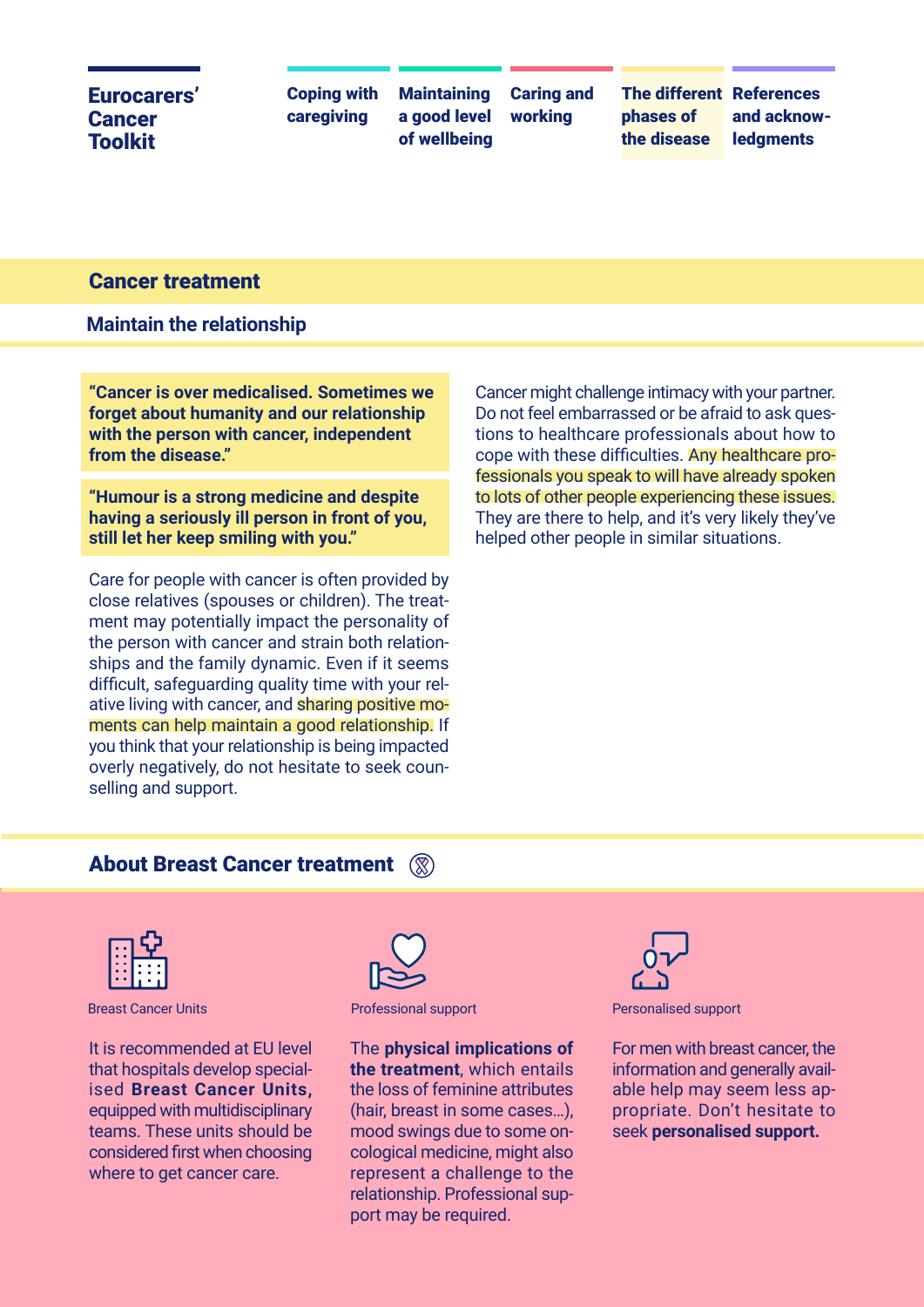Coping with caregiving

**Maintaining** a good level of wellbeing Caring and working

The different References phases of the disease

and acknow**ledaments** 

## Dealing with the financial burden of the disease

Depending on the stage of the disease and the health insurance of the person you care for, cancer can be costly, especially at an advanced stage and when associated with other diseases. Besides, the person you care for or yourself may have to reduce their working time, hence the income from work may decrease at well. In addition, health care expenses may only be partially covered, and the cost for medicine or therapies that are meant to improve the comfort of the patient may not be reimbursed. Additional costs such as child or elderly care or home care may also be required, in the case when the person with cancer is not in a position to manage family responsibilities as they used to do. Money worries can put a strain on the person with cancer and the carer, negatively impacting the quality of life for both.



In these circumstances it is important to plan ahead, and seek information about possible financial support or advice on budget management from public authorities, welfare agencies, insurances, employers and cancer organisations. Make sure you have considered all other options before borrowing money.

## Your life after a period of caring

#### **Supporting a survivor**

More and more people with cancer recover from it after a period of treatment, which is a relief. However, they may still require support within the post-treatment period. The treatment may have a long-lasting impact on the body and mind of the person treated, and it is important that the general practitioner is aware of the treatment received and is able to help with these potential side effects. Also, the fear of recurrence may strongly impact the daily life of the person who was treated for cancer, as well as yours. The patient may

also feel abandoned by the health service as often the care and support stop when the person with cancer is declared cancer free. Carers can experience this too.

Reintegrating normal activities (work, study, leisure…) may be challenging for the person, who may be fatigued, and find it difficult to adapt. Time as well as continuous medical and psychological support may be needed before returning back to normal life again.

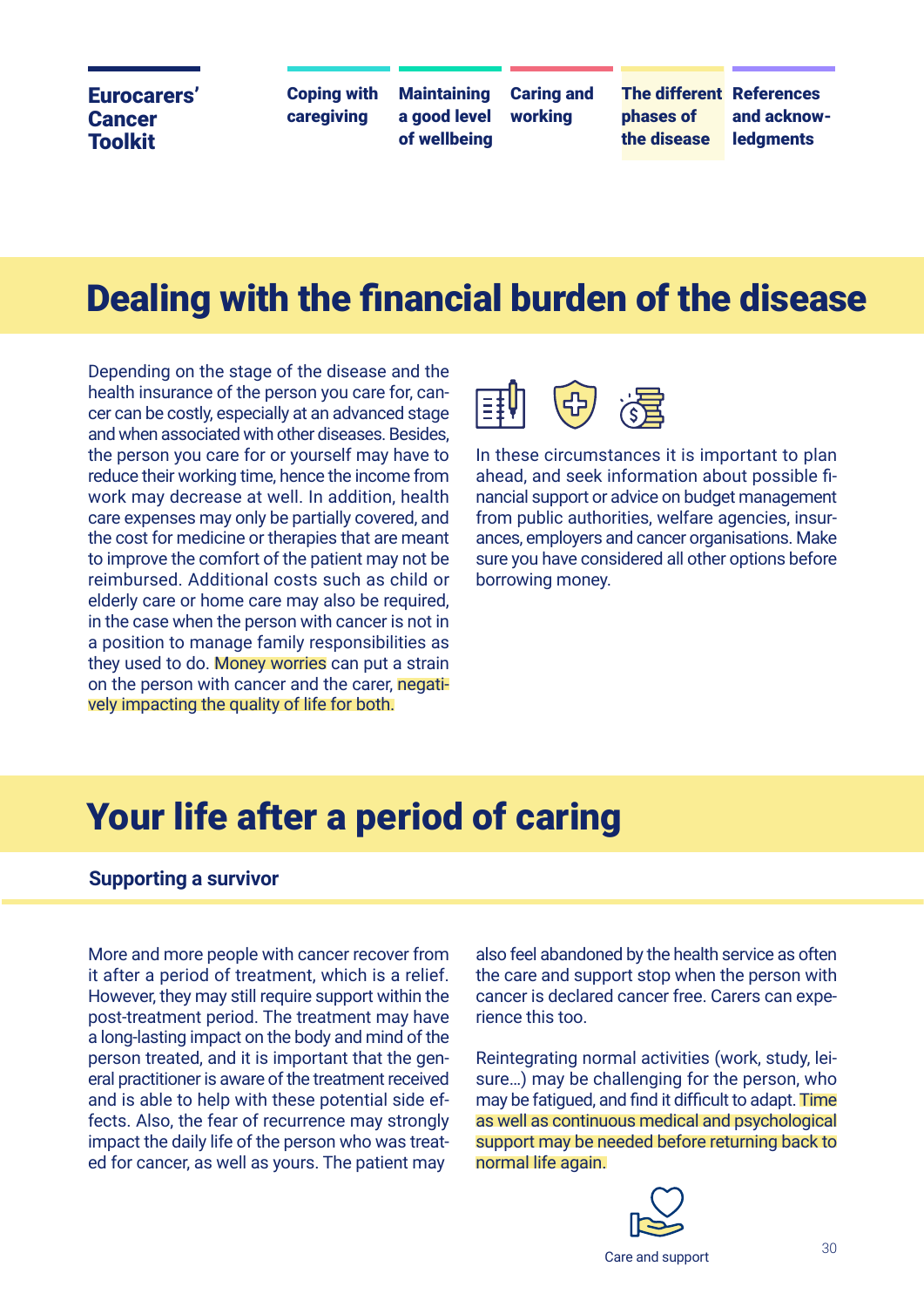#### Eurocarers' Cancer **Toolkit** Coping with caregiving The different References and acknow**ledaments Maintaining** a good level of wellbeing Caring and working phases of the disease

#### Your life after a period of caring



#### **After Breast Cancer**

**"Quite a few breast cancer survivors have difficulty in coming to terms with losing their breasts."**

For women, the case of breast loss during the treatment can cause a psychological burden, and difficulties in their emotional and sexual life.

After breast cancer, some women lack the self-confidence to be their 'old-self' again, back at work. This requires understanding employers and colleagues. In many cases, professional support can prove helpful.

#### **Finding your own way**

**"I had to start from scratch, step by step. I decided to focus on the things I can do and want to do that give me energy. It started with doing things with friends."**

Whether your loved one has overcome cancer or not, a caring spell is generally a difficult and life changing experience. It is normal to feel extremely tired, or even a bit unwell when you stop caring. Often people keep going while they are needed as a carer and the full impact only hits them when they stop. Some carers express the need to reorganise their life and their priorities. You may also have difficulties coping with bereavement, if the person you cared for passes away.

If you've left work to take care of your loved one, it may be difficult to get back into employment. It is important to realise that, even if your caring experience is not officially recognised, you have been developing skills which are generally valued by employers (para-medical skills, ability to coordinate and communicate with health professionals, time and budget management...). An employment counsellor might help you valorise your experience on the labour market (see also section on Work and Care).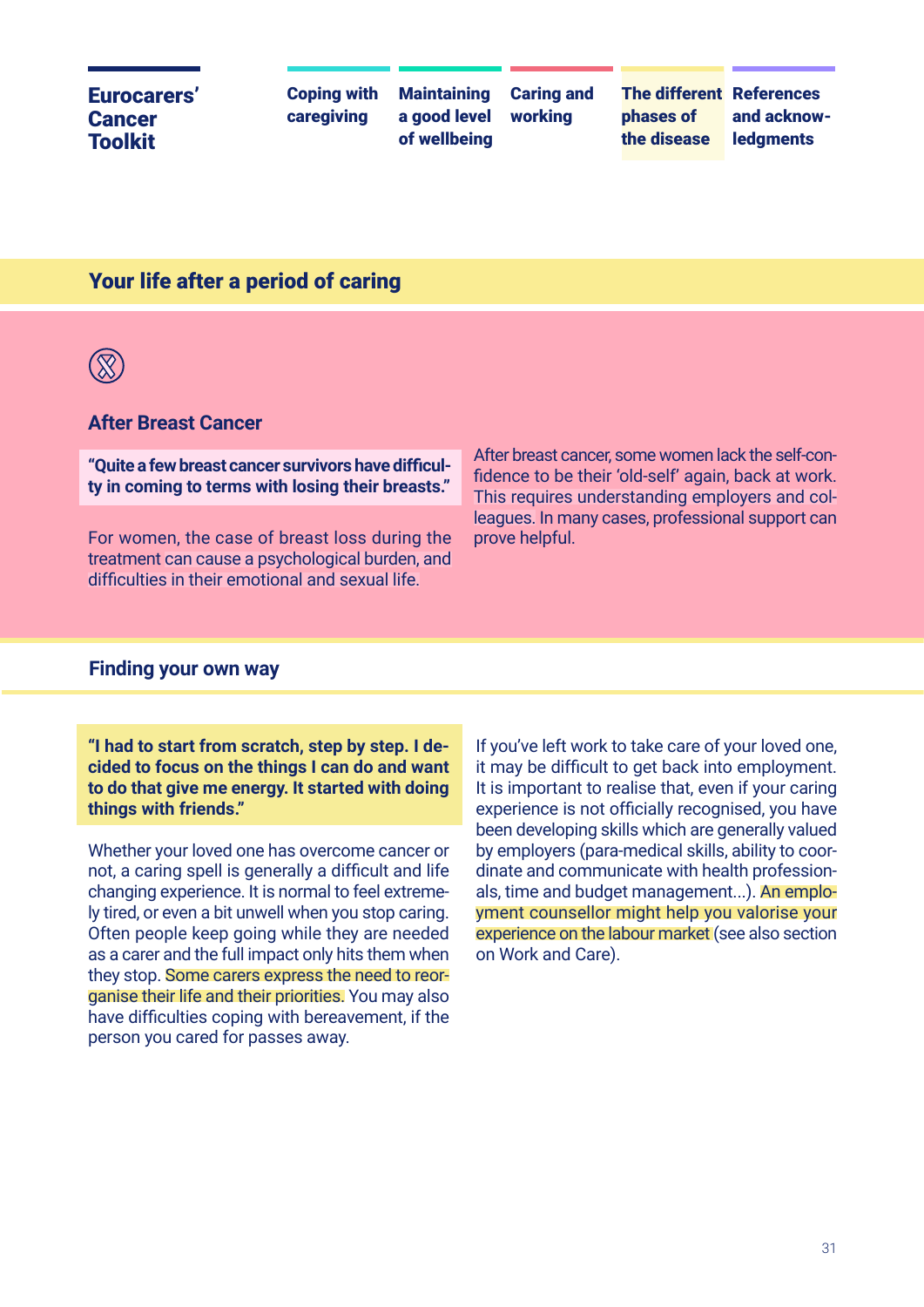Coping with caregiving

**Maintaining** a good level of wellbeing Caring and working

The different References phases of the disease

and acknow**ledaments** 

## Palliative care and the end of life

It might be that the cancer of the person your care for is not or no longer responsive to treatments that aim to cure and control cancer, and that palliative care is proposed. Though it is recommended that there is continuity of care, this situation may imply a change of health care team you are in contact with.

In case the person is approaching the end of their life, don't hesitate to ask for more precise information from health professionals, in particular oncology nurses and your general practitioner about what is going to happen. If the person you care for is treated at home, make sure you have all the information and help you need to help with the treatment and pain management.

**"The hardest part was losing him twice: first emotionally as his personality changed due to the side effects of his treatment and later on physically, when he died."**

Though it can be very satisfactory to accompany a loved one until the end of life, looking after someone who is dying can be an emotionally and physically demanding role to take on. Especially since carers are already dealing with multiple losses along the different phases of the disease. In order to prevent over exhaustion and loneliness, you might need acute support during this period. In some countries, carers have the right to apply for specific leave or benefits allowing them to care for a relative who is receiving end of life care.

#### **"We don't know death any more, and we don't accept it anymore either."**

Different relatives may have a different perception of the health situation of your loved one. It may be useful to have an open conversation with health professionals explaining prognosis and likely trajectory, involving the large family.

Many bereaved people will manage this life challenge with their inner resources and the support of their friends and family. But grief is often misunderstood, it can prove extremely difficult, and many people in such circumstances may feel very lonely. It is important to be aware that support around bereavement can be accessed after the death of a loved one, and can be helpful during this ordeal. In some countries, some bereaved people have the right to apply for specific benefits.

Once the immediate grieving has passed, some experienced carers find it meaningful to engage in voluntary work, and take part in peer support or advocacy activities. By doing so, they share their knowledge and commit to greater recognition of the invaluable contribution of informal carers to supporting people with cancer.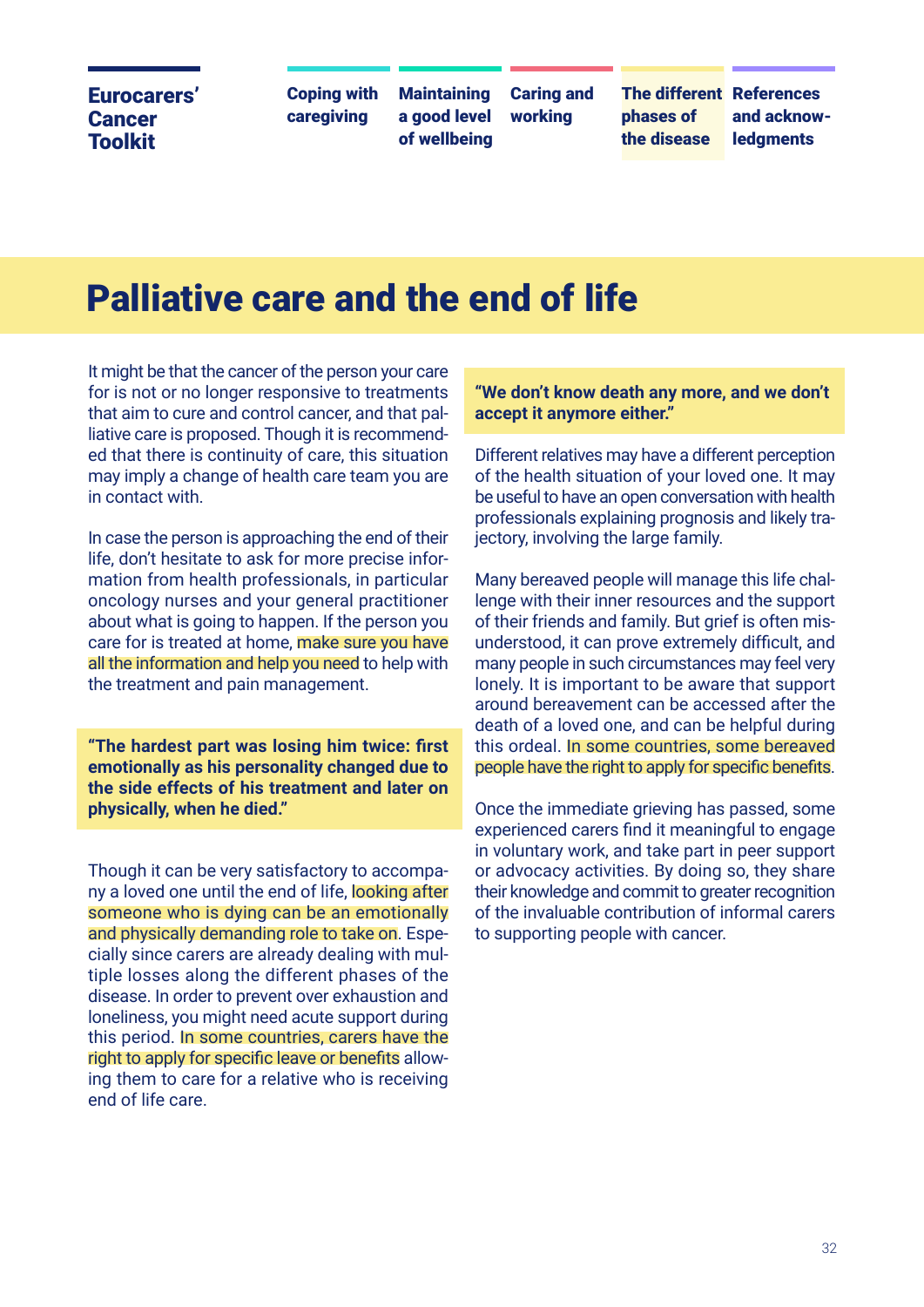Coping with caregiving

**Maintaining** a good level of wellbeing

Caring and working

The different References phases of the disease

and acknowledgments

# References and acknowledgments



References

Acknowledgments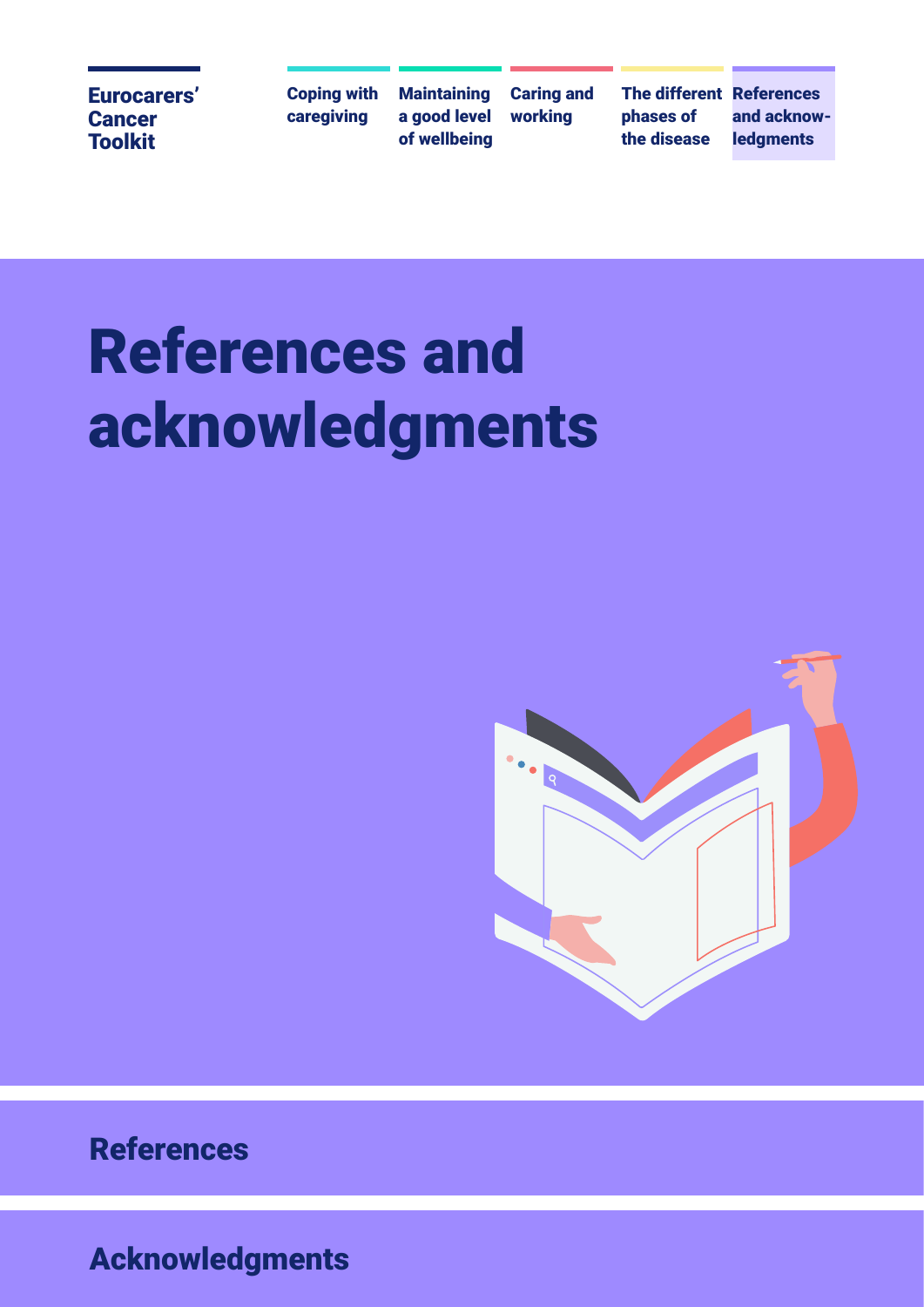| <b>Eurocarers'</b><br><b>Cancer</b><br><b>Toolkit</b>                                                                 | <b>Coping with</b><br>caregiving | <b>Maintaining</b><br>a good level<br>of wellbeing                                                 | <b>Caring and</b><br>working | <b>The different References</b><br>phases of<br>the disease        | and acknow-<br><b>ledgments</b> |
|-----------------------------------------------------------------------------------------------------------------------|----------------------------------|----------------------------------------------------------------------------------------------------|------------------------------|--------------------------------------------------------------------|---------------------------------|
| <b>References</b>                                                                                                     |                                  |                                                                                                    |                              |                                                                    |                                 |
| <b>Key informative sites</b>                                                                                          |                                  |                                                                                                    |                              |                                                                    |                                 |
| <b>International organisations</b>                                                                                    |                                  |                                                                                                    |                              |                                                                    |                                 |
| <b>World Health Organisation</b><br>www.who.int/cancer                                                                |                                  |                                                                                                    |                              |                                                                    |                                 |
|                                                                                                                       |                                  |                                                                                                    |                              |                                                                    |                                 |
| <b>European institutions</b>                                                                                          |                                  |                                                                                                    |                              |                                                                    |                                 |
|                                                                                                                       |                                  | <b>European Commission</b><br><b>Initiative on Breast Cancer</b><br>http://ecibc.jrc.ec.europa.eu/ |                              | <b>Cancer Control Joint Action</b><br>https://cancercontrol.eu     |                                 |
| <b>European Partnership</b><br>of Action Against Cancer<br>http://www.epaac.eu/<br><b>Civil society organisations</b> |                                  |                                                                                                    |                              |                                                                    |                                 |
| <b>Association of European</b><br><b>Cancer Leagues</b><br>europeancancerleagues.org                                  |                                  | <b>Cancer Caring Coping</b><br>www.cancercaringcoping.com                                          |                              | <b>Eurocarers</b><br>www.eurocarers.org                            |                                 |
| <b>European Association</b><br><b>for Palliative Care</b><br>www.eapcnet.eu                                           |                                  | <b>European Cancer Organisation</b><br>www.ecco-org.eu                                             |                              | <b>European Cancer</b><br><b>Patient Coalition</b><br>www.ecpc.org |                                 |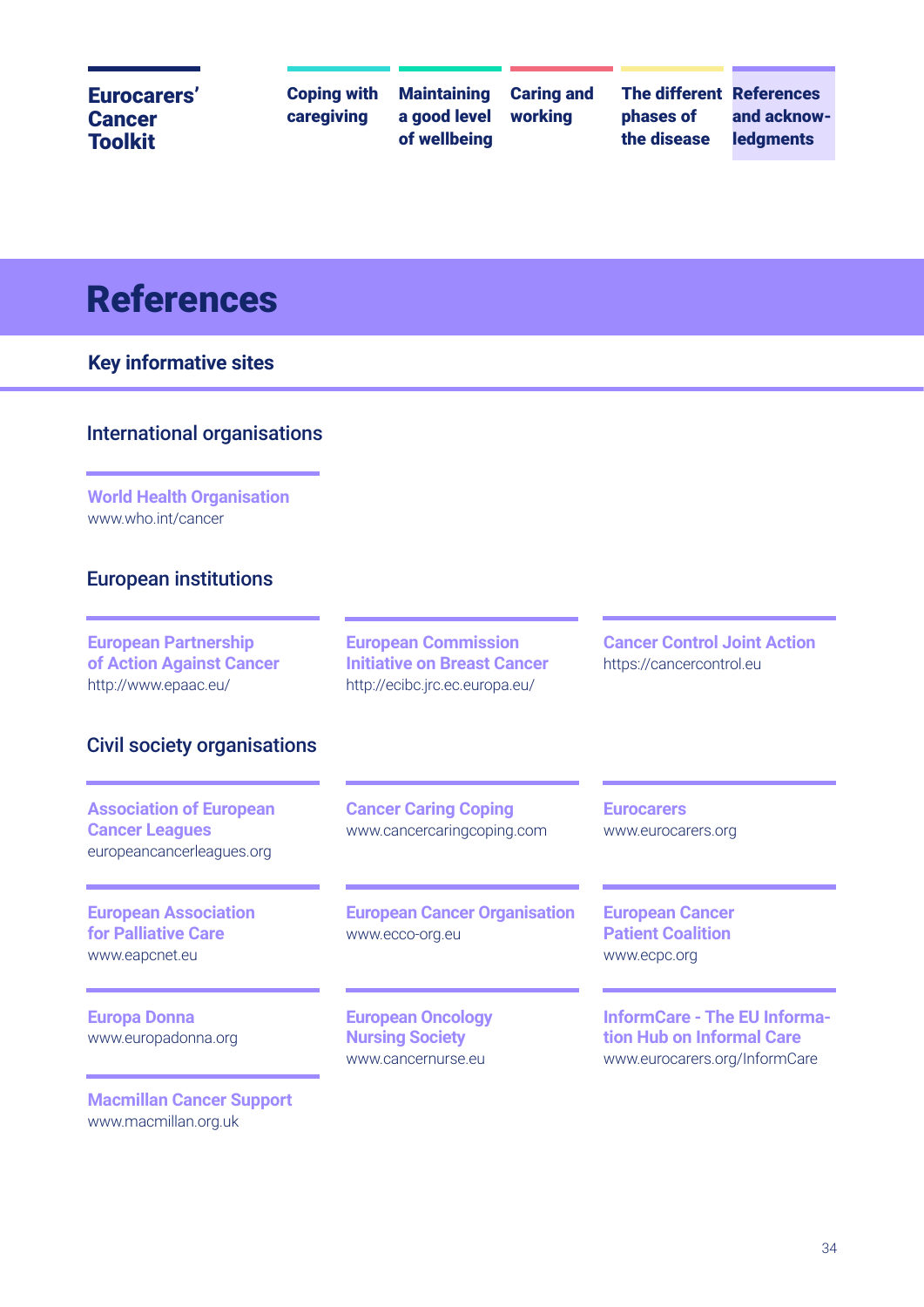Coping with caregiving

**Maintaining** a good level of wellbeing Caring and working

phases of the disease

The different References and acknow**ledaments** 

## References

#### **Bibliography**

#### **American Psychological Association**

"Overcoming depression. How psychologists can help with depressive disorders." 2016. http://www.apa.org/ helpcenter/depression.pdf.

#### **Coles A., Cartmell R.**

 "Informed choice in cancer pain: empowering the patient." *British Journal of Community Nursing* 27 9 2013.

#### **Bouget, D., Spasova, S. and Vanhercke, B.**

*Work-life balance measures for persons of working age with dependent relatives in Europe.* A study of national policies. Brussels: European Commission, 2016.

**DeSantis, C. E., Lin, C. C., Mariotto, A. B., Siegel, R. L., Stein, K. D., Kramer, J. L., Alteri, R., Robbins, A. S. and Jemal, A.**

"Cancer treatment and survivorship statistics." *A Cancer Journal for Clinicians* 2014.

**–**

#### **Caswell G, Hardy B, Ewing G, et al.**

"Supporting family carers in homebased end-of-life care: using participatory action research to develop a training programme for support workers and volunteers." *BMJ Supportive & Palliative Care* August 2017

#### **ECPC, Eurocarers.**

*White Paper on Cancer Carers*. Brussels: ECPC, 2017.

#### **Europa Donna**

Europe's breast cancer advocacy organisation. "www.europadonna. org." n.d.

"European Commission Initiative on Breast Cancer. European Quality Assurance Scheme for Breast Cancer Services Scope." 2016. Available from http://ecibc.jrc.ec.europa.eu/documents/20181/81787/ECIBC+European+QA+scheme+Scope+-+final+online+version.pdf/f36c46b1-.

#### **Expert Group on Metastatic Breast Cancer.**

*Policy Roadmap on Addressing Metastatic Breast Cancer.* Brussels, 2017.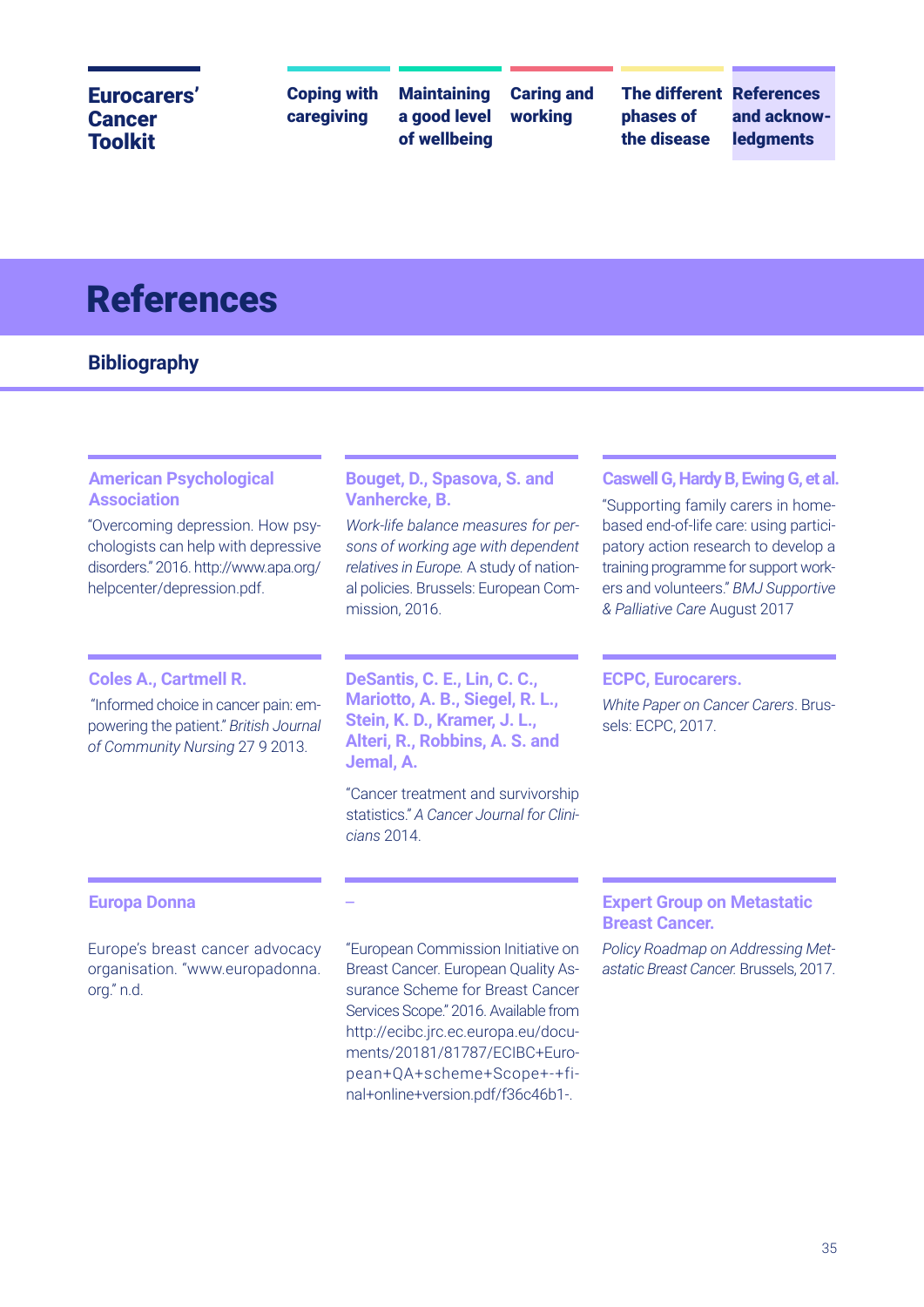Coping with caregiving

**Maintaining** a good level of wellbeing Caring and working

phases of the disease

The different References and acknowledgments

## References

#### **Bibliography**

#### **Kielstra, P.**

"The road to a better normal: Breast cancer patients and survivors in the EU workforce." 2017.

#### **Luengo-Fernandez R., Leal J., Gray A., Sullivan R.**

"Economic burden of cancer across the European Union: a population-based cost analysis." *The Lancet-Oncology* 14 October 2013.

#### **Macmillan Cancer Support.**

*Eating problems and cancer. A practical guide to living with and after cancer.* 2017.

**-.**

*Hidden at home: the social care needs of people with cancer.* 2015.

*Under pressure: the growing strain on cancer carers.* 2016.

**-.**

#### **Manneh-Vangramberen M., Muscaritoli A. ,Molfino F. ,Scala F., De Lorenzo K., Christoforidi I.**

"European survey of 907 people with cancer about the importance of nutrition." *Annals of Oncology, Volume 28, Issue suppl\_5* 1 September 2017.

#### **Pfizer**

*Global Status of mBC* - Decade Report. 2015-2016.

**Schubart JR., Jane R., Kinzie M.B., and Farace E.**

"Caring for the Brain Tumor Patient: Family Caregiver Burden and Unmet Needs." *Neuro-Oncology* January 2018.

**Stewart BW, Wild CP, editors.**

*World Cancer Report.* Lyon: International Agency for Research on Cancer, 2014.